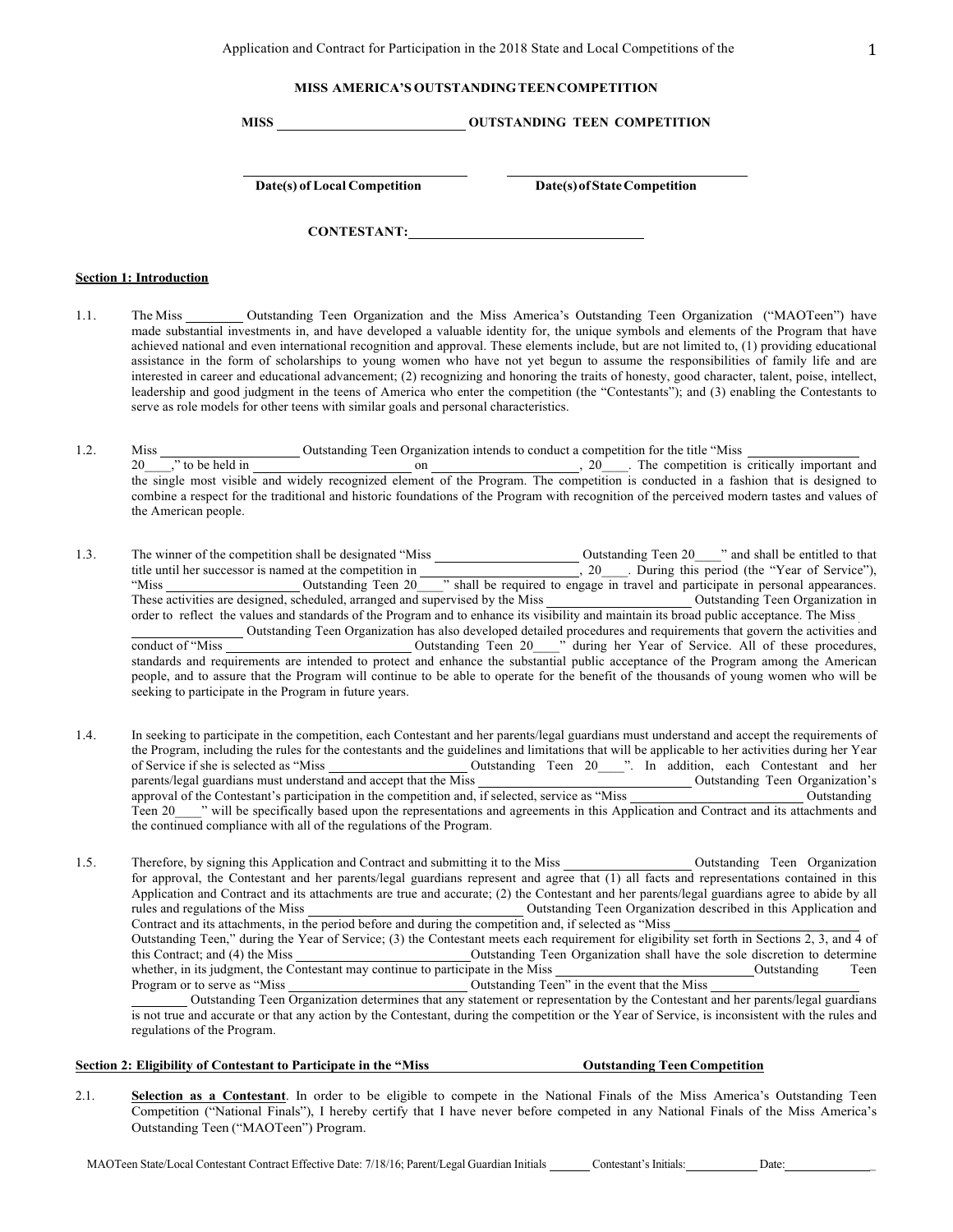I understand that I am only eligible to compete in one State Finals of the MAOTeen Program per Competition Year.

2.2. **Age**. I am currently years of age. I was born on .

I understand that, in order to be eligible to compete in the National Finals of MAOTeen, all of the following bullets apply. The Contestant:

- o Must be a minimum of thirteen (13) years of age on the first day of the State competition.
- o May not have graduated from high school before the start of the MAOTeen National Finals, except for 16-year-olds (or younger) who graduated early.
- o May not turn eighteen (18) years of age on or before July 31 of the year of the National Finals in which she will compete.
- o Must **not** be eligible to compete in a Miss America Organization Local or State Competition at any point during the current Competition Year. (See Section 2.2. of the Miss America Contestant Contract.)

(A copy of my birth certificate is included with Attachment A, the Supplemental Fact Sheet.)

- 2.3. **Residence**. I understand that, in order to be eligible to compete in the Local or State Competition in anticipation of competing in the National Finals, I must reside in, be enrolled in, and attending classes on a full-time basis at an accredited public, private or home schooling program with passing scores (passing scores as determined by state accreditation score) in academic and citizenship grades.
	- 2.3.1. If I am claiming eligibility to compete in the Miss Outstanding Teen Competition based upon my permanent residence in the state, the District of Columbia, or a U.S. territory in which I am competing and this competition is a Local Competition, I must have been a resident of that state for at least six (6) months prior to the first day of competition at the Local Competition. If this competition is a State Competition and I am competing as an At-Large contestant, I must have been a resident of that state for at least six (6) months prior to the first day of the State Competition. I currently reside at \_\_\_\_\_\_\_\_\_\_\_\_ in the state of . I have resided at this address since . I have included proof of this residency in the form of (driver)

license, automobile registration, current lease, or other official document establishing residency).

If my residency at this location was established within six (6) months preceding this Local or State competition, my last previous residence was in  $\frac{1}{2}$  in  $\frac{1}{2}$ , state of  $\frac{1}{2}$ . I lived at that address from

(date) to . I agree to provide the Miss Outstanding Teen Organization with any additional information or documents that may be required within five (5) business days to determine my residency in the state in which I am competing if my residence is relevant to my eligibility.

If I am claiming eligibility to compete in the Miss Outstanding Teen Competition based upon my status as a student at a school that is located in a state other than my permanent residence, prior to the first day of competition, I must have successfully completed at least one semester as a full-time student, and presently be enrolled and physically attending classes on a full-time basis at an accredited public or private school. For the purpose of this Section 2.3.1, I understand my physical attendance of classes in the state in which I am competing is a requirement for eligibility to compete based upon my status as a student. I am providing the following information with this Application and Contract for Participation: (1) Proof of current enrollment; (2) Proof that I have successfully completed at least one semester as a full-time student (transcripts); and (3) Proof that I physically attend classes in the state in which I am competing.

- 2.3.2. I am currently enrolled at School in state of , where I am presently attending classes in accredited courses. I represent and warrant that I am considered a "full-time student" by the school that I attend. I have attached a copy of a registration form from the school that shows this enrollment. I physically attend classes in the state in which I am currently competing for the title.
- 2.3.3. I am currently home schooled in the state of . I rank in the grade according to my home school certification. I have attached documentation showing my current grade ranking according to my home school certification and have also attached my state's current requirements concerning home schooling.
- 2.4. **Citizenship**. I am a citizen of the United States of America.
- 2.5. **Language**. Most of the business that is conducted by Miss America's Outstanding Teen, Miss State's Outstanding Teen, and Miss Local's Outstanding Teen representatives is conducted in English; therefore I understand that I am required to be fluent in English to perform my duties.
- 2.6. **Education**. In order to be eligible to compete in the Miss Outstanding Teen Competition, I must be enrolled in an accredited public, private or home schooling program with passing scores (passing score as determined by state accreditation score) in academic and citizenship grades.

MAOTeen State/Local Contestant Contract Effective Date: 7/18/16; Parent/Legal Guardian Initials Contestant's Initials: Date: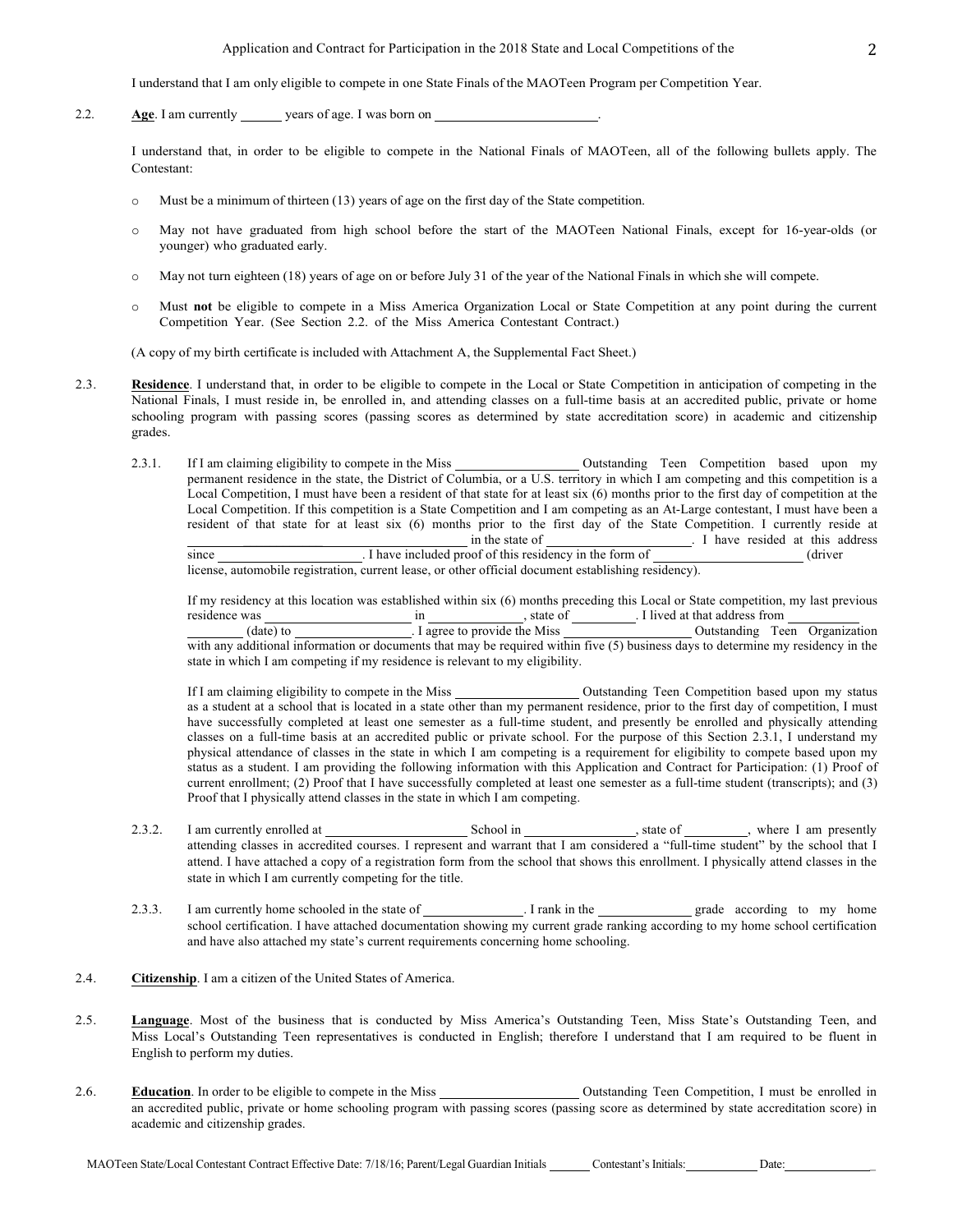- 2.7. **Personal Characteristics**. I understand that in order to be eligible to compete in the Miss Outstanding Teen Competition, I hereby certify to the Personal Characteristics set forth in this section:
	- 2.7.1. Gender: I am female.
	- 2.7.2. Marital Status: I am not now and have never been married.
	- 2.7.3. Parental Status: I am not now pregnant and have never been pregnant. I am not the adoptive parent of any child.
	- 2.7.4. Good Character: I am of good moral character and I have not been involved at any time in any act of moral turpitude.
	- 2.7.5. Criminal Record: I have never been convicted of any criminal offense and there are no criminal charges or criminal investigations of any sort presently pending against me. I understand that I may make an appeal to MAOTeen if criminal offenses/charges for which I have been convicted are considered minor or petty offenses in my state or another state. The appeal must be presented to MAOTeen through legal counsel of my choice.
	- 2.7.6. Prior Conduct: I have never and will not perform any act or engage in any activity or employment that is or could reasonably be characterized as dishonest, immoral, or indecent.
	- 2.7.7. Health: I am in good health and can, to the best of my knowledge, participate fully in any Program activities without any outside assistance. I understand that I must participate in and be judged in all phases of competition, which includes Talent, Lifestyle and Fitness, Evening Wear/On-Stage Question, and Private Interview at Local and State competitions, and additionally in Scholastic Achievement at the State and National Level and agree that all decisions of the judges are final and binding.
	- 2.7.8. Substance Abuse. I do not use or consume any illegal, controlled or dangerous substances or abuse the use of alcohol or other dangerous substances.

### 2.8. **Contractual and Other Obligations**.

2.8.1. **National Service Platform Requirement**. Miss America's Outstanding Teen, Inc. has entered into an agreement with Children's Miracle Network Hospitals as the Miss America's Outstanding Teen Organization's National Platform. As a contestant in the Miss America's Outstanding Teen program, I am being requested to assist with raising money to support the Children's Miracle Network Hospitals, the Miss America's Outstanding Teen, Inc. Scholarship Fund, the Miss America Organization Scholarship Fund, and my local and state scholarship funds.

If I am a local teen contestant, I understand that it is optional for me to raise money at www.MAOTeen4Kids.org. But, I understand that it is a requirement for me to create and maintain a personal fund raising account at www.MAOTeen4Kids.org if I am a teen contestant competing for a Miss America's Outstanding Teen State title or a Miss America's Outstanding Teen State titleholder who will be competing at the Miss America's Outstanding Teen National Competition. This requirement will aid me in performing such other acts and deeds in accordance with the instructions and requirements of Miss America's Outstanding Teen, Inc. as the requirements of this program may change from time to time.

## 2.8.2. **Prior Competition Commitments.**

A. At the time of my present participation in a MAOTeen Local or State competition of the current competition year, I do not hold a local, state, national, or international title of a competition that is of a similar nature of MAOTeen. *This may include any competition that has any of the following elements: interview, fitness, talent, scholarships, community service, crown, and/or sash.*

B. If I have competed in other competitions and won a title, I understand that I must give up that title by midnight of the day prior to the first day of any MAOTeen competition. ("Competition" includes rehearsals. Example: If the competition final is on a Saturday night and rehearsals began on any day prior to the finals, you must resign before the rehearsals begin.) I will provide written confirmation (before I will be allowed to compete) from an official of the organization with which I have won a title. This document must state they have accepted my resignation and I am under no obligation from their organization.

### 2.8.3. **Prior Contractual Commitments.**

At the time of my first MAOTeen competition in the first local or state competition in which I competed this competition year, and since that participation:

A. I have not authorized any person, firm or corporation to use my name, photograph, picture, or present or future title that I hold or may hold, in connection with an endorsement to advertise any commercial product.

B. I am not a party to any contract with any person, firm or corporation in respect to any present title that I hold or may hold, nor have I made any commitments for the future regarding any such titles.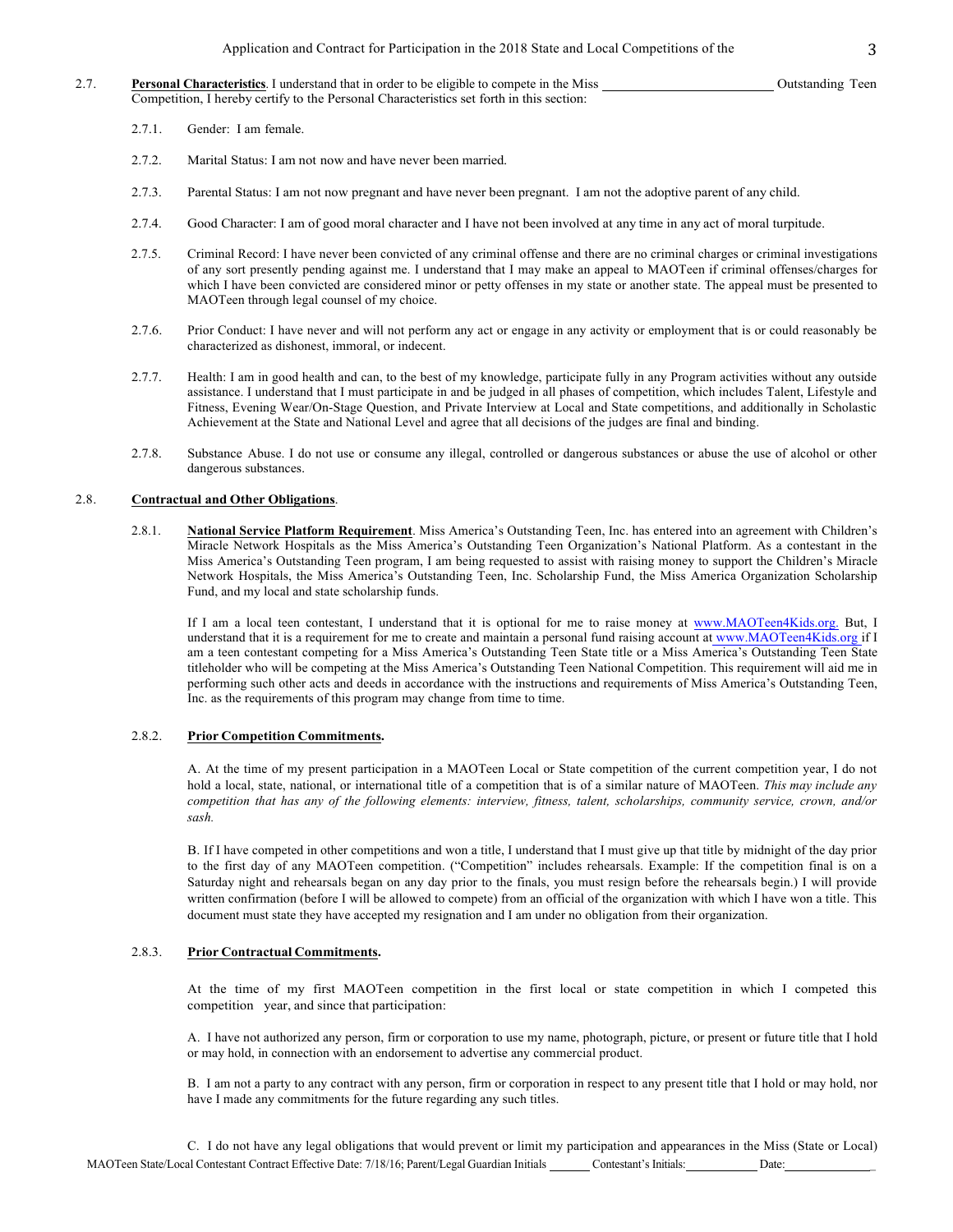Outstanding Teen Competition, or the National Finals of the Miss America's Outstanding Teen Competition or, if selected as "Miss (State or Local) Outstanding Teen" or "Miss America's Outstanding Teen," in the Year of Service, or my compliance with the rules, regulations and conditions of the Program.

## 2.8.4. **Other Competitions.**

A. If I am **not** selected as "Miss (Local/State) Outstanding Teen," I may participate in other similar competitions to MAOTeen. **If** I win a title with another competition system, I understand that I must relinquish that title **prior** to participating in any MAOTeen preliminary. *See 2.8.2; letter B for further instructions.*

B. If I am not selected as "Miss (State) Outstanding Teen" at the State Finals or "Miss America's Outstanding Teen" at the National Finals, I will continue to hold the title of "Miss (Local/State) Outstanding Teen" until my successor is selected or appointed. I understand that I may, at the discretion of my competition Executive Director, be allowed to shorten my year of service so that I can participate in a MAOTeen preliminary in the next competititon year.

C. I agree that during my year of service, I will not associate in any way with, promote, or become a contestant or participant in any other national or international competition or preliminary competition of a similar nature to the Miss America's Outstanding Teen Program. *This includes any competition that has any of the following elements (combined or singular): interview, fitness, talent, scholarships, community service, a crown and/or sash.*

- 2.8.5. **Use of the Miss Outstanding Teen or MAOTeen Titles, Words and Symbols**. After the conclusion of my Year of Service, if I am advised by the Miss Outstanding Teen Organization or MAOTeen that, in its sole and exclusive judgment, my use of any of the titles, words or symbols associated with MAOTeen and the Program has caused or is reasonably likely to cause harm to the Miss Outstanding Teen Organization or MAOTeen, I agree to discontinue any such use immediately. I understand and agree that the judgment of the Miss Outstanding Teen Organization or MAOTeen shall be final and binding.
- 2.8.6. **Attorney Review of Application and Contract**. I have been given sufficient opportunity to review this Application and Contract and its attachments, including the Supplemental Fact Sheet (Attachment A); the Emergency Information Form (Attachment B); the Scholarship Rules and Regulations (Attachment C); and any other attachments identified by the local or state organization. I have also had the opportunity to consult with an attorney of my own choosing to give me legal advice with regard to this Application and Contract. ( ) I have consulted an attorney about this Application and Contract. ( ) I have decided that I do not need to consult an attorney **(check applicable choice)**. I understand that this Application and Contract is a legal document and that if I sign and submit it to the Miss Outstanding Teen Organization and it is accepted, it will create legal obligations that will be binding on me. I agree to be bound by this Application and Contract and its attachments.
- 2.8.7. Changes in Circumstances. I understand and agree that if, at any time after I file this Application and Contract with the Miss Outstanding Teen Organization, whether before or during the competition or, if I am selected as "Miss Outstanding Teen," during my Year of Service, any of the facts stated in this Application and Contract or its attachments should change, I have the obligation to report any such change in writing immediately to the Miss Outstanding Teen Organization. I also understand that if I fail to do so, the Miss Outstanding Teen Organization may, in its sole discretion, determine to limit or prevent my participation in the Miss Outstanding Teen competition or to terminate my Year of Service as "Miss Outstanding Teen."
- 2.8.8. Expectation to compete in State and National Finals. I understand that if I am selected as "Miss (Local/State) \_\_\_\_\_\_\_Outstanding Teen," it is expected that I will compete at the State Finals, and, if successful, at the National Finals. If I elect not to participate at the next highest level, and if given the opportunity to withdraw, I understand that I will forfeit my title(s) and all rights associated therewith.

## **Section 3: Personal and Professional Background Information**

- 3.1. **Medical Information** (complete Attachment B Emergency Information Form).
	- 3.1.1. **Current Medical Condition**. (place a check at the beginning of all applicable lines) *ANY MEDICAL CONDITION, INCLUDING ILLNESS, DISEASE, PHYSICAL IMPAIRMENT, OR ACTIVITY LIMITATION, MUST BE LISTED AND EXPLAINED IN ATTACHMENT B - EMERGENCY INFORMATION FORM. IF ADEQUATE SPACE DOES NOT EXIST IN ATTACHMENT B, ATTACH A SEPARATE SHEET OF PAPER WITH THE ADDITIONAL EXPLANATION*.

() I <u>DO NOT</u> presently have any illness, disease, physical impairment, or activity limitation that could limit my participation in the required responsibilities and obligations of "Miss" Outstanding Teen," including durin Outstanding Teen," including during the Local competition, State Finals, or the National Finals, or if selected as the Local titleholder, State titleholder, or "Miss America's Outstanding Teen."

( ) I DO HAVE an illness, disease, physical impairment, or activity limitation that could affect my full participation in any phase of the competition or the required responsibilities and obligations of "Miss Cutstanding Teen," including during the Local competition, State Finals, or the National Finals, or if selected as the Local titleholder, State titleholder, or "Miss America's Outstanding Teen." I have provided full disclosure of all relevant information regarding this illness, disease, physical impairment, or activity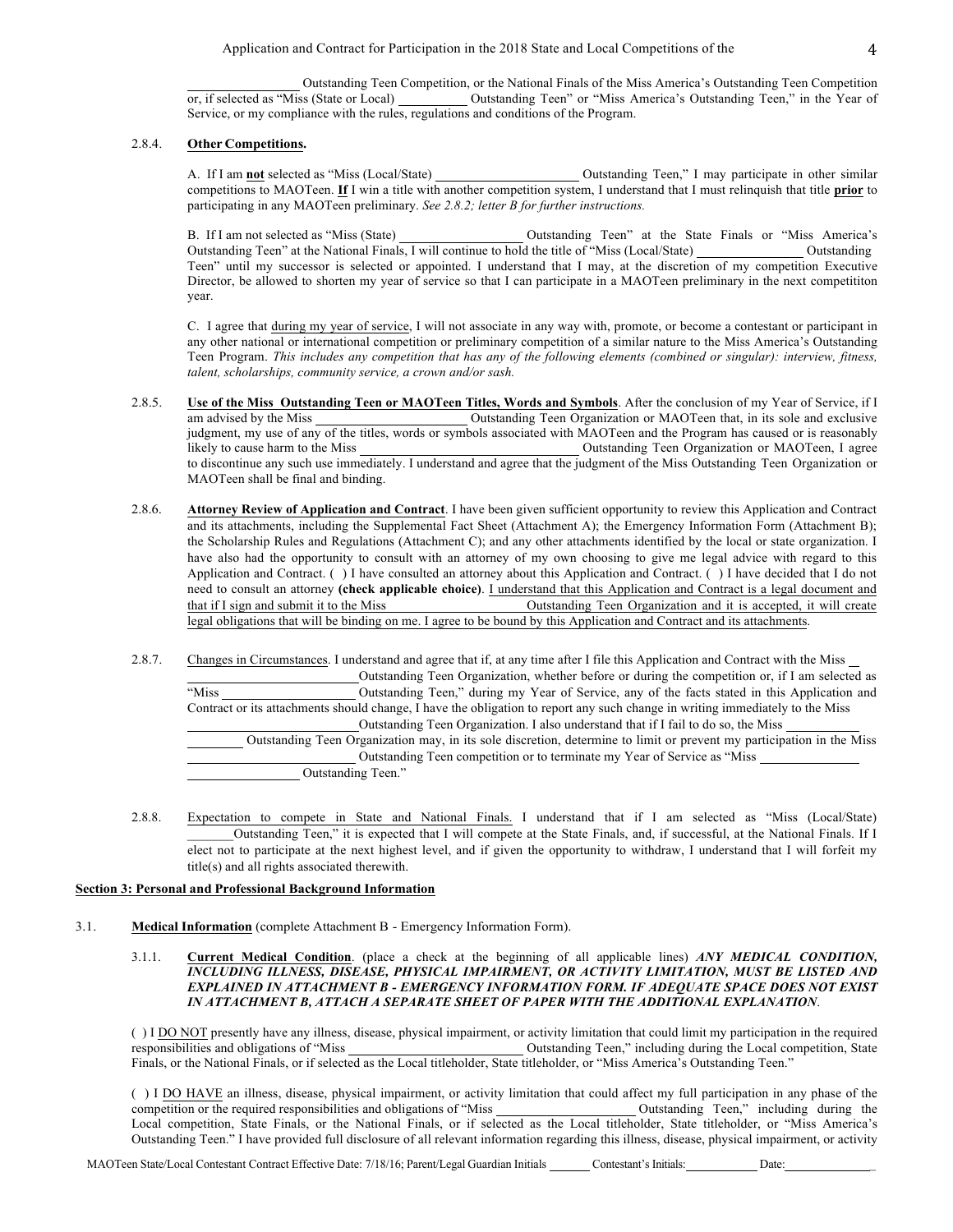limitation in Attachment B - Emergency Information Form. If adequate space does not exist in Attachment B, attach a separate sheet of paper with the additional explanation. I understand and agree that the information I am providing in Attachment B - Emergency Information Form, may disclose information which could jeopardize my ability to compete in a Local competition, State Finals, or the National Finals of the Miss America's Outstanding Teen Program. I agree that Miss America's Outstanding Teen, Inc. has the right to accept or deny this Application and Contract at any level of the Miss America's Outstanding Teen Program and I understand that the decision of Miss America's Outstanding Teen, Inc. is final and binding.

( ) My illness, disease, physical impairment, or activity limitation does not require the assistance of any special equipment or personnel.

( ) My illness, disease, physical impairment, or activity limitation will not interfere with my ability to carry out the required responsibilities and obligations of "Miss Outstanding Teen," including during the Local competition, State Finals, or the National Finals, or if selected as the Local titleholder, State titleholder, or "Miss America's Outstanding Teen."

( ) At the present time, I am receiving treatment or medication for the condition(s) described in Attachment B - Emergency Information Form.

( ) I am not currently receiving treatment or medication for an illness, disease, physical impairment, or activity limitation or any condition.

I ( ) do ( ) do not expect to be taking medication or to be receiving treatment for this illness, disease, physical impairment, or activity limitation or any condition during the competition or, if selected as "Miss Outstanding Teen," during my Year of Service if selected as the Local titleholder, State titleholder, or "Miss America's Outstanding Teen". All medications (prescribed, over-the-counter, vitamins, supplements) must be listed on Attachment B – Emergency Information Form.

3.1.2. **Current Medication**. (place a check at the beginning of all applicable lines)

( ) I am not currently taking regular medication other than over-the-counter medication. (Any over-the-counter medication must be listed in Attachment B - Emergency Information Form)

( ) I am currently taking medication on a regular basis as prescribed by my doctor. (Listed in Attachment B - Emergency Information Form.

( ) I take vitamins and/or supplements. (Listed in Attachment B - Emergency Information Form)

## **Section 4: Participation in the Competition**

4.1. **Participation in the Competition**. I agree to participate in the series of events and appearances leading up to the final selection of "Miss Outstanding Teen." These events shall commence and be scheduled on dates to be determined by the Miss Outstanding Teen Organization. I will be bound by the rules and regulations governing the Miss

Outstanding Teen Competition and the procedures for the awarding and supervision of all scholarships described in Attachment C. My participation in the competition shall include all public appearances required of me by the Miss

Outstanding Teen Organization, including, but not limited to, Internet, television and radio broadcasts, personal appearances, interviews, still photo sessions, and video and audio taping or filming of all or any part of the events associated with the competition.

4.2. **Conduct of the Competition**. I understand and agree that the Miss **Outstanding Teen** Organization shall determine the manner and method of conducting the competition in its sole discretion. I further understand and agree that the Miss Outstanding Teen Organization shall also determine the time, method and manner of judging the competition and the

awarding and supervision of all scholarships in its sole discretion. The decision of the persons designated by the Miss

Outstanding Teen Organization to judge the various events in any and all matters pertaining to the selection of the winners shall be final in all respects.

- 4.3. **Televising and Sponsorship of the Competition**. I understand that the Miss Outstanding Teen Organization makes no representations to me that the competition will be televised or broadcast on either a live or tape-delay basis, or that the competition will be sponsored by one or more sponsors, or that I will be personally or individually involved in any specific appearance in any broadcast.
- 4.4. **Permanent License of Publication Rights**. I hereby authorize the Miss Outstanding Teen Organization and anyone duly licensed or authorized by the Miss Outstanding Teen Organization to (1) televise, photograph, broadcast and/or make radio, Internet, television, video and audio tapes or motion picture recordings of me individually or in a group; (2) use or re-use such photographs, recordings, video tapes, audio tapes and/or motion picture films in all media throughout the world in perpetuity; and (3) use my name, likeness and/or physical depiction for any purpose in perpetuity, in an unedited or edited manner or fashion as the Miss Coutstanding Teen Organization, in its sole discretion, shall determine. This authorization shall also include the use of all such photographs, recordings, videotapes, audiotapes and/or motion picture films made during my Year of Service, if I am selected as the "Miss Outstanding Teen."
- 4.5. **The Miss Outstanding Teen Organization Ownership of Rights**. I understand and agree that all photographs, tapes and films made of me for trade, advertising and any other purpose or purposes as a participant in the competition, and any use of my name, likeness and/or physical depiction when identified with the Program, shall be the sole and exclusive property of the Miss Outstanding Teen Organization. I understand and agree that I shall have no claim or right to those photographs, tapes and films,

not only during the period between and during the competition and, if I am selected as the "Miss Outstanding Outstanding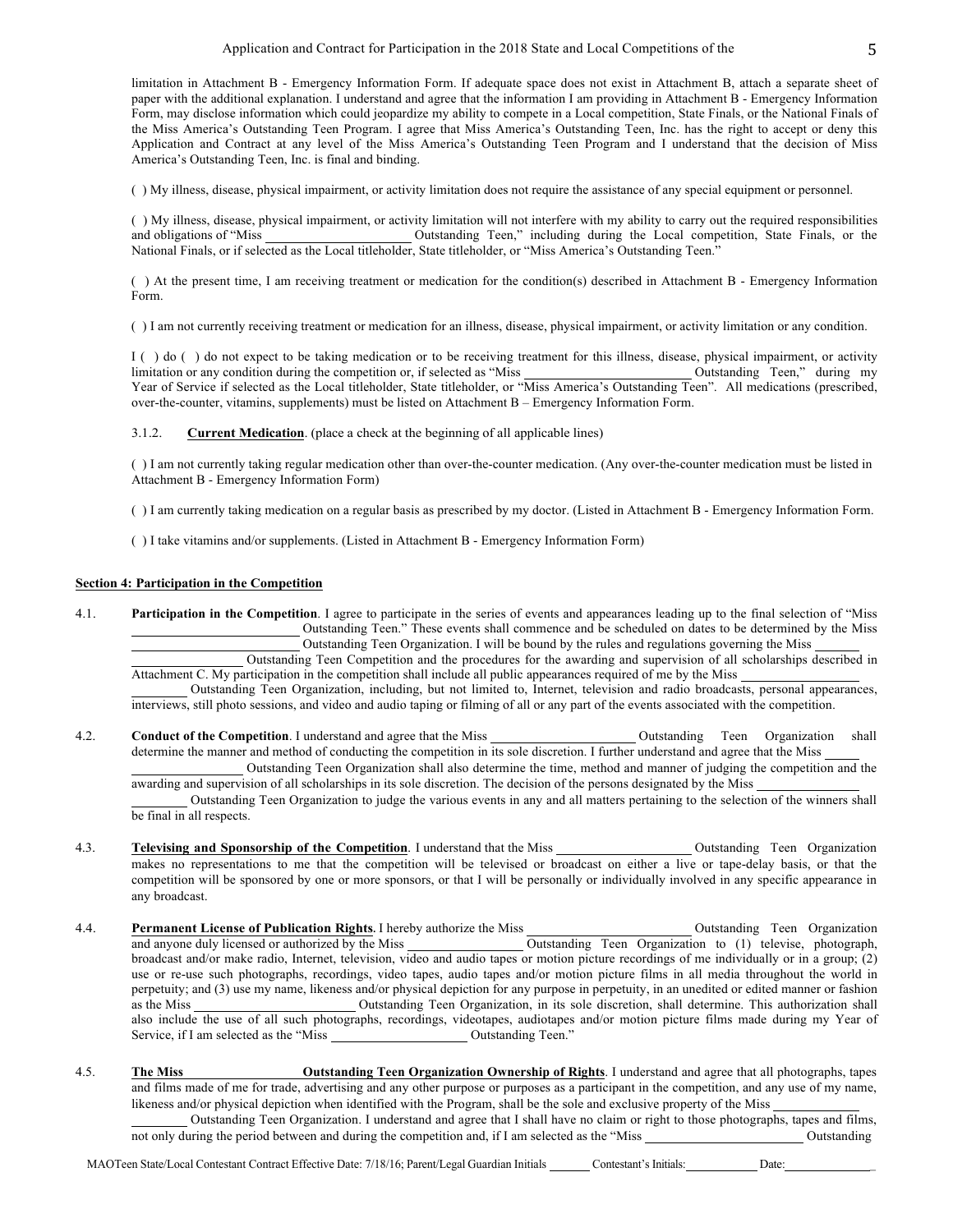Teen," during my Year of Service, but in perpetuity thereafter. I understand and agree that this provision refers to and includes all photographs, tapes and films from any activities relating to the competition, including, but not limited to, interviews, rehearsals and publicity events, either individually or as a member of a group.

- 4.6. **Selection as Runner-Up**. If I am selected at the competition as a runner-up for the title of "Miss Outstanding Teen," I agree to remain available to assume all of the rights, obligations and commitments of the Year of Service, as described in Section 5 of this Application and Contract, in the event that the Miss **Outstanding Teen Organization** appoints me to do so by reason of the inability or ineligibility, during the Year of Service, of any Contestant who was selected as "Miss Outstanding" Outstanding Teen" or as another runner-up.
- 4.7. **Change in Circumstances**. I understand that if, at any time between the date of this Application and Contract and the completion of the competition, any facts concerning my eligibility to participate in the competition should change, including, without limitation, my citizenship, marital or parental status, good character and reputation or, if relevant to my eligibility, my residence, employment or educational status, the Miss Outstanding Teen Organization shall have the right, in its sole discretion, to determine that I am not eligible to participate in the competition.

## **Section 5: Commitment for Service as Miss Outstanding Teen**

- 5.1. **Full-time Service as Miss Outstanding Teen**. If I am selected as "Miss **Outstanding Teen**" at the competition, I will serve as "Miss **Outstanding Teen**" during the Year of Service and until my Outstanding Teen" during the Year of Service and until my successor is selected or appointed. I agree that I will dedicate my efforts and energy during my Year of Service to the fulfillment of these duties and obligations, and that I will engage in no other business or other activities, other than school, that will in anyway interfere with the duties and obligations of my Year of Service.
- 5.2. **Availability for Appearances and Events**. I agree to make myself available for such personal appearances, interviews, testimonials, endorsements, filming, tapings, photographic and recording sessions and other various commitments and events related to my Year of Service that the Miss Outstanding Teen Organization has made and will make for me in its sole discretion.
- 5.3. **Independent Contractor Status**. I understand and agree that I am and will remain an independent contractor with respect to "Miss Outstanding Teen." I am not and will not become an employee of the Miss Outstanding Teen Organization during my Year of Service. The authority granted by this Application and Contract to the Miss Outstanding Teen Organization to act on my behalf is intended for the mutual convenience of the Miss Outstanding Teen Organization and me and in order to provide an effective means of organizing my activities during my Year of Service.
- 5.4. **Development of Platform**. I understand and agree that an important element of the Program is the development of a central theme with impact and importance that can form the basis of my appearances and presentations (the "Platform"). I agree to work with the Miss Outstanding Teen Organization to select and pursue an appropriate Platform that will enable me and the Miss

Outstanding Teen Organization to maximize the impact of my Year of Service and further the goals of these Programs by creating goodwill and recognition throughout the United States.

- 5.5. **Appointment of the Miss Commencing with my selection as "Miss Outstanding Teen Organization as Exclusive Agent and Representative**.<br>Commencing with my selection as "Miss **Outstanding Teen**" and throughout my Year Outstanding Teen" and throughout my Year of Service and until my successor is selected or appointed, I irrevocably constitute and appoint the Miss Outstanding Teen Organization as my sole and exclusive agent, representative and attorney-in-fact with the authority to:
	- 5.5.1. act for me and in my interests throughout the world for the making of all press releases or other public statements to the media;
	- 5.5.2. sign, make, execute and deliver all contracts in my name in connection with my business or other affairs as "Miss Outstanding Teen" during my Year of Service, whether they be contracts for my performance at theatrical, artistic or commercial engagements or other personal appearances, and undertake commitments in my name for the satisfaction of my obligations pursuant to those contracts;
	- 5.5.3. sign, make, execute and deliver all contracts in my name in connection with any appearances or other obligations which are related to my service as "Miss Outstanding Teen" which are to be fulfilled after the completion of my Year of Service, provided that I have consented in writing to the terms of such contracts;
	- 5.5.4. be aware of and approve all appearances which are not sanctioned by Miss America's Outstanding Teen during my year of service.
	- 5.5.5. determine the appropriate compensation that I shall receive for appearances or other activities related to my Year of Service;
	- 5.5.6. collect and receive for and on my behalf all proceeds, monies or other compensation that is due or to become due to me by reason of any performance, service, appearance, engagement or contract;
	- 5.5.7. choose and designate my Tour Manager/Traveling Companion;
	- 5.5.8. select the appropriate modes of public or private transportation for me and my tour managers, including the determination of the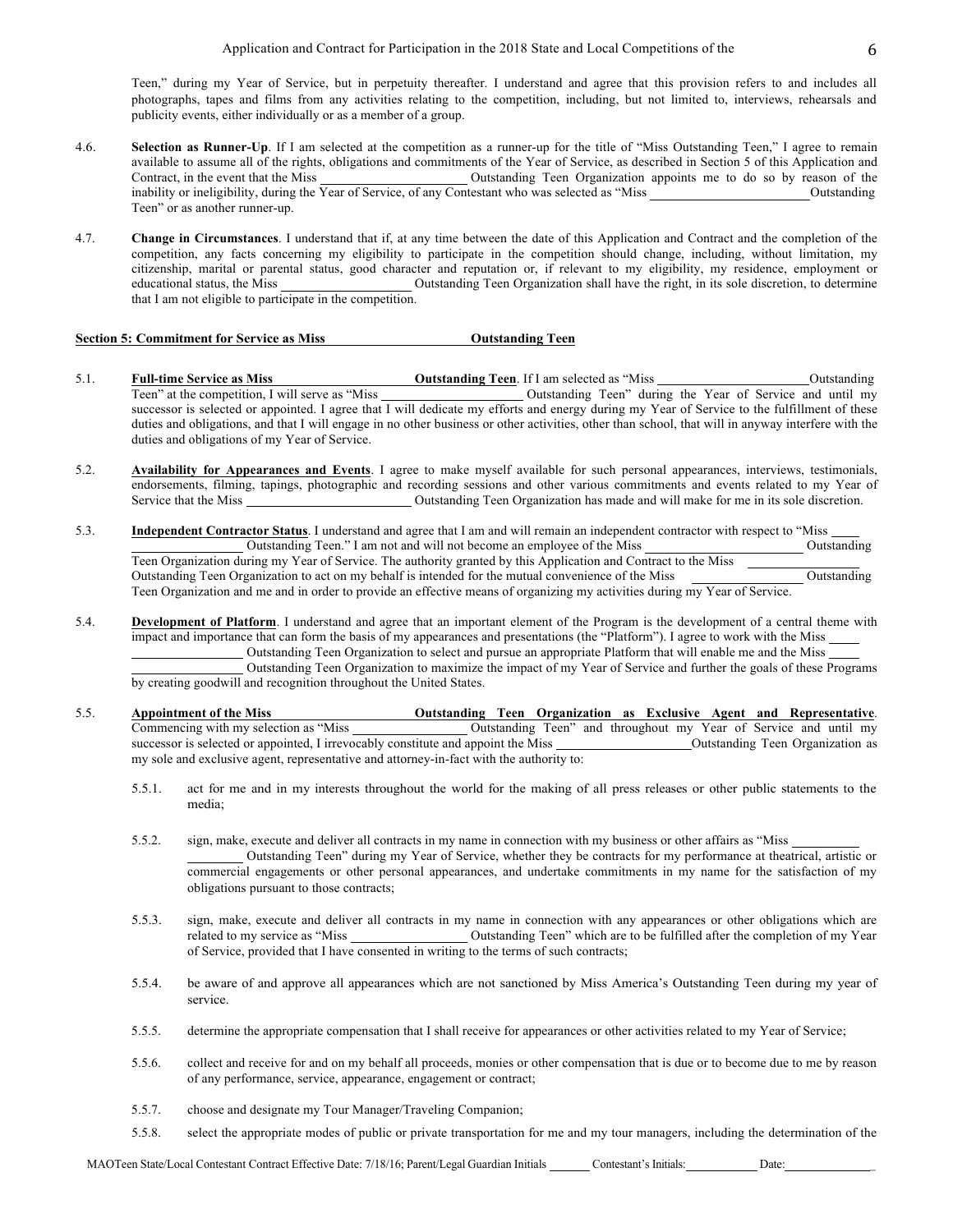- 5.6. **Sponsorship Fees and Payments to the Miss Outstanding Teen Organization**. I understand and agree that in addition to the payments that the Miss **Outstanding Teen Organization**, as my exclusive agent and representat Quistanding Teen Organization, as my exclusive agent and representative, negotiates and approves on my behalf for my compensation for my appearances and services, the Miss Outstanding Teen Organization may also contract for and receive sponsorship fees and other payments related to my appearances that will be paid directly to the Miss Outstanding Teen Organization. I understand and agree that I shall not be entitled to receive any portion of these fees or payments nor have the discretion to refuse any sponsor arrangements negotiated by the Miss Outstanding Teen Organization.
- 5.7. **Numbers of Appearances**. I understand and agree that the Miss Outstanding Teen Organization has made and makes no representations to me as to the number or nature of the appearances that I may be asked to make or the amount of compensation that I will receive during my Year of Service.
- 5.8. **Prior Contracts**. I understand that, prior to the competition, the Miss Outstanding Teen Organization will be required to enter into contracts and commitments for the appearances and services of the Contestant who will be selected at the competition as "Miss Coutstanding Teen." I agree that such contracts will be binding on me to the same extent as if the Miss Outstanding Teen Organization had entered into them on my behalf after the commencement of my Year of Service.
- 5.9. **Membership in Unions**. If and when requested by the Miss Outstanding Teen Organization, I agree to become a member of such unions or guilds as may be necessary in order to appear as a variety artist or for fashion purposes in any film, taped or recorded radio or television products, commercials, motion pictures, photographic sessions or personal appearances.
- 5.10. **Prohibition of Endorsement of Competing Products and Services**. I acknowledge that the Miss Outstanding Outstanding Teen Organization has contracted in the past, and will contract in the future, for the financial support of commercial companies and organizations, whose advertising commitments and other sponsorships are an important element of the financial stability of the Program. I agree that I will not in any way endorse or permit my name or likeness to be used in connection with the endorsement or advertisement of any products or services competitive to the products or services of an advertiser, sponsor or licensee of the Miss

Outstanding Teen Organization, either during my Year of Service or for a period of two (2) years thereafter, unless the Miss Outstanding Teen Organization approves such an endorsement or advertisement in writing. I understand that the Miss

Outstanding Teen Organization is under no obligation to approve or consent to any such endorsement or advertisement after the end of my Year of Service.

5.11. **Appearances after Year of Service**. After the conclusion of my Year of Service, I will not wear the crown of "Miss

Outstanding Teen," nor appear as "Miss Outstanding Teen" for the purposes of advertising or endorsing any product, person, cause or service, unless I have received in advance the written approval of the Miss

Outstanding Teen Organization. I understand that the Miss Outstanding Teen Organization shall not be obligated to approve any such appearance or use of the Miss Outstanding Teen Organization crown.

- 5.12. **Use of Miss Outstanding Teen Titles, Words and Symbols After Year of Service**. After the conclusion of my Year of Service, if I am advised by the Miss **Outstanding Teen Organization** that, in its sole and exclusiv Outstanding Teen Organization that, in its sole and exclusive judgment, my use of any of the titles, words or symbols associated with the Miss Outstanding Teen Organization and the Program has caused or is reasonably likely to cause harm to the Miss **Outstanding Teen Organization**, I agree to discontinue any such use immediately. I understand and agree that the judgment of the Miss Outstanding Teen Organization on this question shall be final and binding.
- 5.13. **Permanence of Restrictions**. I understand and agree that the provisions of Sections of this Application and Contract shall specifically survive the termination of this Application and Contract and shall be enforceable by the Miss Outstanding Teen Organization and binding on me in perpetuity.

5.14. **Change in Circumstances**. I understand that if, at any time between the competition at which I am selected as "Miss

Outstanding Teen" and the completion of my Year of Service, any facts concerning my eligibility to participate in the Program should change, including, without limitation, my citizenship, marital or parental status, good character and reputation, or if I should become, in the sole judgment of the Miss Outstanding Teen Organization, physically unable to perform the duties and obligations relating to my Year of Service, the Miss Outstanding Teen Organization shall have the right, in its sole discretion, to determine that I am not eligible to continue to serve as "Miss Outstanding Teen." In that event, the Miss<br>
Outstanding Teen Organization may, at its option, forfeit my title and all prizes, awards and prerequisites of<br>
Outstanding Teen," or both or either, subject to the provisions of Section 6.8 of this Outstanding Teen," or both or either, subject to the provisions of Section 6.8 of this Application and Contract.

### **Section 6: Intellectual Property, Publication, Scholarships and Other Provisions**

| 6.1. | Unauthorized Use of Miss | <b>Outstanding Teen Titles.</b> I acknowledge and agree that the title "Miss"                 |                                       |
|------|--------------------------|-----------------------------------------------------------------------------------------------|---------------------------------------|
|      |                          | Outstanding Teen," and the name and designation Miss                                          | Outstanding Teen Competition and Miss |
|      |                          | Outstanding Teen Organization are the property of the Miss                                    | Outstanding                           |
|      |                          | Teen Organization. I agree never to use, or to authorize anyone else to use, the words "Miss" | Outstanding Teen" or                  |
|      | "Miss                    | Outstanding Teen Competition" or "Miss"                                                       | Outstanding Teen Organization,"       |

MAOTeen State/Local Contestant Contract Effective Date: 7/18/16; Parent/Legal Guardian Initials Contestant's Initials: Date: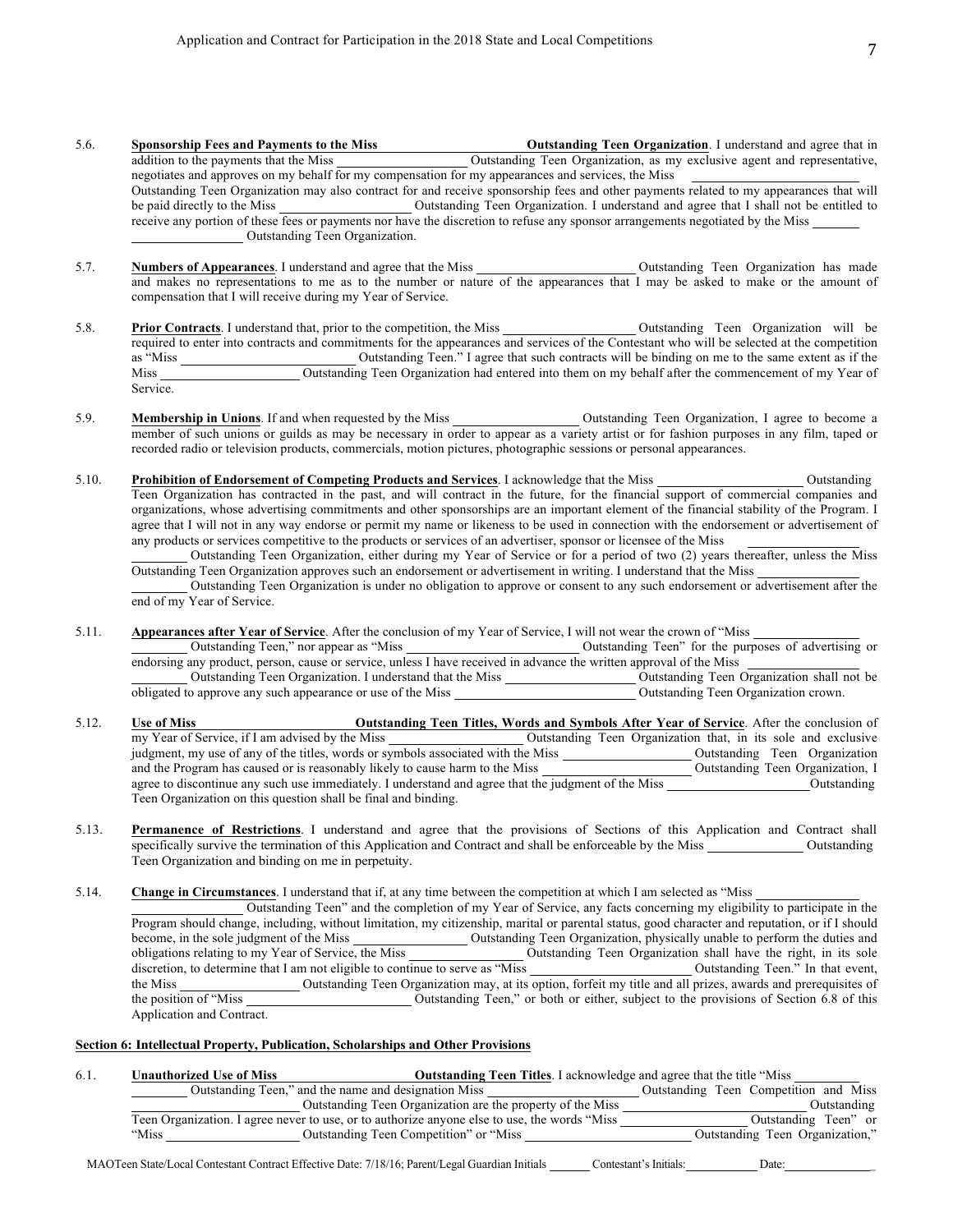or any similar or related phrase, in association with me or my name or likeness in any way without the prior written approval of the Miss Outstanding Teen Organization.

- 6.2. **Authorization of Publication**. I authorize the use of my name, likeness, photographs, pictures, physical depiction, endorsement rights, and my title(s) by the Miss Outstanding Teen Organization and by such persons, firms or corporations as may be approved and selected by the Miss Outstanding Teen Organization in its sole discretion. I will abide by the provisions of any agreement between the Miss Outstanding Teen Organization and such persons, firms or corporations regarding my services for advertising and promotional uses.
- 6.3. **Registration and Use of Domain Name**. I authorize the Miss Outstanding Teen Organization or its licensee to register a domain name ("Internet Domain Name") in such version of my name as the Miss Outstanding Teen Organization or its licensee may deem appropriate, in the form myname.com or any comparable variation thereof. During my tenure as "Miss Outstanding Teen" and, if I am selected as Miss Outstanding Teen, during my Year of Service, the Miss Cutstanding Teen Organization or its licensee shall have full authority to use my Internet Domain Name for all purposes. Thereafter, I understand that the Miss Outstanding Teen Organization or its licensee shall retain all rights to register and use my Internet Domain Name. During the period that the Miss Outstanding Teen Organization or its licensee is authorized to register and use my Internet Domain Name, I shall not register or use, nor permit anyone else to register or use, my name or title in any form in an Internet Domain Name.
- 6.4. **Permanent Ownership of Rights by the Miss Outstanding Teen Organization**. All photographs, video tapes, audio tapes, motion picture films, or other recordings or reproductions made of me, whether "still" or "live," and my name, likeness, photographs, pictures, physical depiction, title and endorsement rights (a) as a Contestant in the Competition or as a participant in the events leading up to the selection of "Miss<br>
Outstanding Teen Organization or participating in any of the Miss<br>
Outstanding Teen Organization<br>
Outstanding Teen Organization Outstanding Teen Organization or participating in any of the Miss

sponsored events whether before, during or after the competition or, if I am selected as "Miss Outstanding Teen," during or after my Year of Service, including, but not limited to, events such as press interviews, judge interviews, rehearsals and publicity events, either individually or as a member of a group, as applicable (the "Rights"), are and shall be, become and remain the property of the Miss Outstanding Teen Organization in perpetuity. The Rights may be used and re-used by the Miss Outstanding Teen Organization, or anyone designated and licensed by the Miss

Outstanding Teen Organization, for publicity, advertising or any other use in any medium, all as deemed appropriate by the Miss Outstanding Teen Organization in its sole discretion. I will ensure that all rights that any photographer may have in any publicity photographs of me that are supplied to me by the Miss Outstanding Teen Organization are released by that photographer in favor of the Miss Outstanding Teen Organization, and that any such photographer shall provide a written release of such rights to the Miss Outstanding Teen Organization in a form acceptable to the Miss Outstanding Teen Organization. I understand and agree that the provisions of this section shall specifically survive the termination of this Application and Contract.

- 6.5. **Scholarship Grants and Forfeitures**. I understand and agree that the grant of scholarships by the Miss Outstanding Teen Organization is subject to the terms and conditions of the Scholarship Rules and Regulations attached to this Application and Contract as Attachment C. By signing this Application and Contract, I agree to be bound by those rules and regulations. I understand that all scholarships that I may be awarded will be non-forfeitable in the event that I breach this Contract or fail to perform any duties that I may have as a Contestant in the competition or, if I am selected, as "Miss "Outstanding Teen." I also understand and agree, however, that such scholarships may be forfeited if I have made any misrepresentations as to my eligibility to compete in the competition or if I have not complied with the rules and regulations for scholarships as outlined in Attachment C.
- 6.6. **Scholarship Payments by the National Office of the Miss America's Outstanding Teen Organization**. Miss America's Outstanding Teen, Inc. has additional scholarship payment and reimbursement rules and regulations for payments made by the National Office of the Miss America's Outstanding Teen Organization. Due to Internal Revenue Service regulations, I understand and agree that if I advance to the National Finals of the Miss America's Outstanding Teen Competition or if I am a recipient of a scholarship from the National Office of the Miss America's Outstanding Teen Organization as a Local or State contestant, among other scholarship requirements, scholarships will not be paid to me if my tuition statement shows a zero balance for the current semester.

If I advance to the National Finals of the Miss America's Outstanding Teen Competition or if I am a recipient of a scholarship from the National Office of the Miss America's Outstanding Teen Organization as a Local or State contestant, I understand that requests for scholarship disbursements must begin within one year of high school graduation. I understand that the request must be made using the official Application for Disbursement of MAOTeen Scholarship Funds form and I must furnish the applicable supporting documentation as required in the official scholarship disbursement rules published by the Miss America's Outstanding Teen Organization at the time I was awarded the scholarship. I also understand that since high school graduation dates vary across the country, the Miss America's Outstanding Teen Organization uses the universal date of May 31 of the year in which I graduate from high school to begin calculating the one-year time frame. I understand that all of my scholarships that have been awarded by the National Office of the Miss America's Outstanding Teen Organization will be forfeited if the first request for scholarship disbursement is not received by the National Office within the one-year time frame. Requests for scholarship disbursements should be sent via U.S. Post Office Registered Mail, FedEx, or some other traceable and verifiable source and not through regular U.S. Post Office mail.

I understand that if there are extenuating circumstances that are delaying the usage of scholarships that have been awarded to me by the National Office of the Miss America's Outstanding Teen Organization, I may submit a written request for an extension of one year with an explanation of why the request is being made. The extension request must be received by the National Office of the Miss America's Outstanding Teen Organization within the one-year time frame from May 31 of the year in which I graduate from high school. I understand that scholarship extensions are not automatically granted, but are reviewed by the Miss America's Outstanding Teen Organization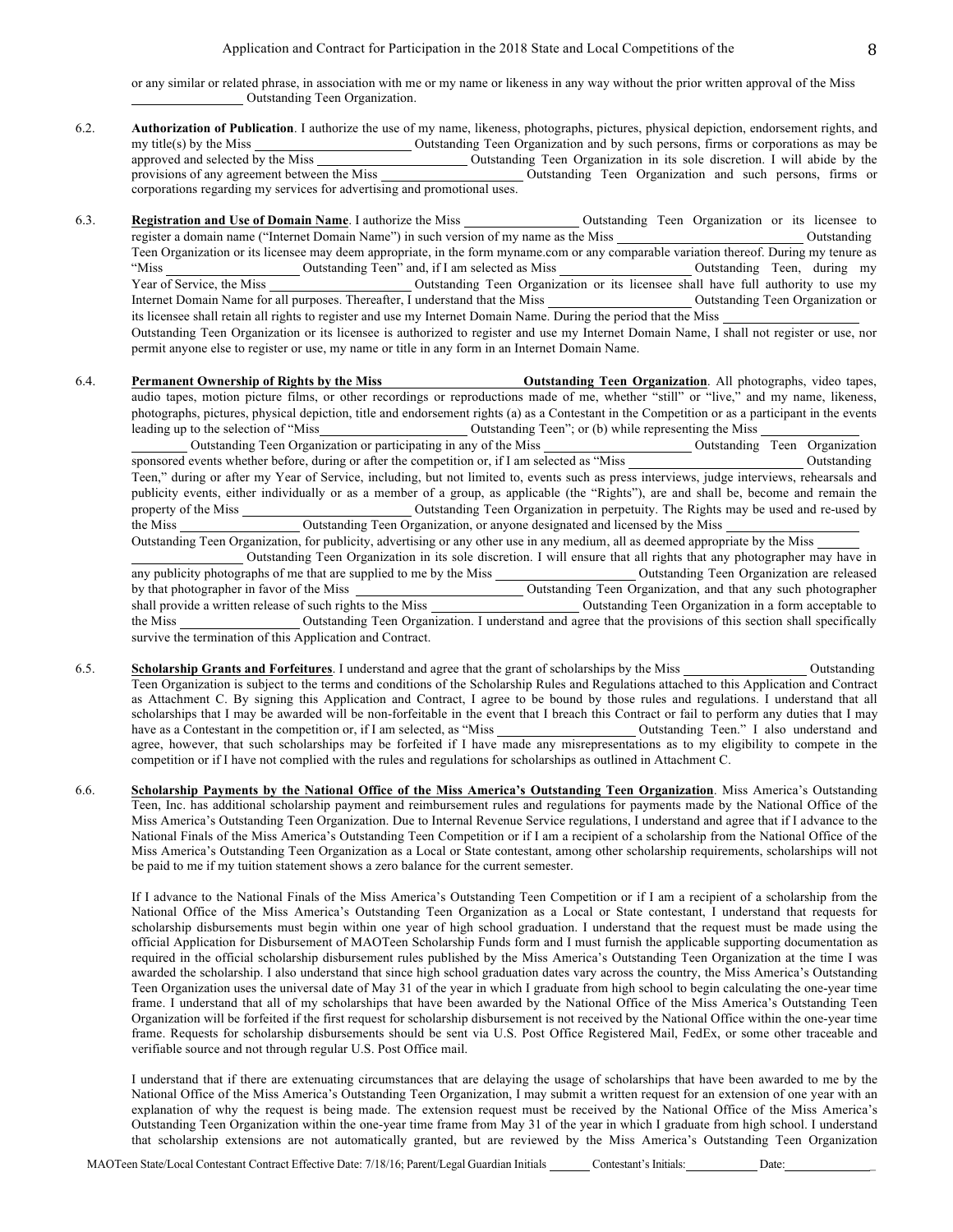Scholarship Committee whose decision on granting an extension is final. If the extension request is received by the National Office of the Miss America's Outstanding Teen Organization past the one-year deadline, I understand that the extension request will be automatically denied and all scholarships awarded will be forfeited. Scholarship extension requests will not be accepted via e-mail, fax, telephone, or regular U.S. Post Office mail. Requests for scholarship extensions are required to be sent via U.S. Post Office Registered Mail, FedEx, or some other traceable and verifiable source. I acknowledge that a scholarship extension is only valid if I receive a written confirmation from a member of the Miss America's Outstanding Teen Organization Scholarship Committee that my request for a scholarship extension has been granted.

- 6.7. **Documents and Information; Cooperation with Inquiries**. I agree to provide the Miss **Outstanding** Outstanding Teen Organization, at its request, with any documents or information necessary to determine any question with regard to my initial or continuing eligibility to compete in the competition or, if I am selected as "Miss Outstanding Teen," to complete my Year of Service. I also agree to cooperate fully with any inquiry undertaken by the Miss Outstanding Outstanding Teen Organization in connection with my initial or continuing eligibility, and to provide sworn statements and any relevant documents if Outstanding Teen Organization.
- 6.8. **Termination of Eligibility**. I understand and agree that the Miss Outstanding Teen Organization shall have the right, in its sole and exclusive judgment, to determine that I am not eligible to participate or continue to participate in the Local or State Competitions or, if appropriate, to complete my Year of Service, if:
	- 6.8.1. any of the representations or statements made by me in this Application and Contract or any of its attachments is determined by the Miss **Outstanding Teen Organization** to be false;
	- 6.8.2. there is a change of circumstances that would affect my eligibility to participate in the competition or, if I am selected as "Miss Outstanding Teen," to complete my Year of Service, including without limitation changes in my citizenship, marital or parental status, good character and reputation or, if relevant to my eligibility to participate in the National Finals, my residence, employment or educational status;
	- 6.8.3. I fail to conduct myself in a manner which, in the sole and exclusive judgment of the Miss Outstanding Teen Organization, is consistent with the standards and dignity of the Program; or
	- 6.8.4. I have any disability which, in the sole and exclusive judgment of the Miss Outstanding Teen Organization, impairs my ability to perform the duties expected of me as a Contestant in the Local or State Competitions or, if I am selected, as "Miss Outstanding Teen, and that such disability cannot be reasonably accommodated without substantially altering or interfering with the duties and obligations contemplated herein.
	- 6.8.5. In the event it has been determined I am not eligible to participate or continue to participate in the Local or State Competitions or, if appropriate, to complete my Year of Service, then all titles, awards, and perquisites of my position as a Contestant in the Local or State Competition or as "Miss Outstanding Teen," as appropriate, shall be terminated and forfeited, subject to the provisions of Section 6.5 (Scholarship Grants and Forfeitures) of this Application and Contract.
- 6.9. **Public Release of Information**. I understand that some elements of the Program, and in particular the Local or State Competitions and the **putched Teen** Teen" during the Year of Service, are frequently the subject of intense media and public interest and scrutiny. I further understand that it is very important for the Miss Outstanding Teen Organization and the Miss America's Outstanding Teen Organization to maintain a high level of public trust in and acceptance of the integrity of, and manner of conducting, the Local or State Competitions and the qualifications and conduct of Contestants and of "Miss Outstanding Teen." Accordingly, I authorize the Miss \_\_\_\_\_\_\_\_\_\_\_\_\_\_\_\_\_\_\_\_\_\_\_\_\_Outstanding Teen Organization, in the exercise of its sole and exclusive discretion, to release and to comment publicly upon any truthful information concerning my eligibility or continued eligibility to participate in the Local or State Competitions or, if I am selected as "Miss Outstanding Teen," to complete my Year of Service.
- 6.10. **Uniqueness of Contract and Services; Injunctions**. I understand and agree that the services and obligations described in this Application and Contract are unique and extraordinary and that there is no adequate remedy at law for any breach of this Application and Contract by me. Therefore, in the event of any such breach, or in the event of such a breach that is attempted or threatened, I agree that the Miss Outstanding Teen Organization shall be entitled to equitable relief by way of injunction or otherwise to prevent or

repair such breach or attempted or threatened breach.

#### 6.11. **Release, Indemnity and Hold Harmless Agreement**. I hereby release, hold harmless and forever discharge Miss

\_\_\_\_\_\_\_\_\_\_\_Outstanding Teen Organization, its Officers, Directors, Trustees, Judges, Employees, and any other person, firm, individual or corporation charged or chargeable with responsibility or liability, their heirs, administrators, executors, successors and assigns from and against and any and all claims, lawsuits, demands, damages, loss of service, actions and causes of actions, based upon, arising out of, or in any way related to any honors, rights, or awards sought by me as a contestant in any way related to any honors, rights, or awards sought by me as a contestant in the 20 Miss Outstanding Outstanding Teen Competition, the conduct of business thereat, the ownership and possession of any honors, rights, or awards thereby, any negligent act, or any act of misfeasance or non-misfeasance by the referenced Competition or organization, or any of their agents, contractors, servants, employees or licensees, in conjunction with any honors or awards bestowed at said listed above from any and all claims of any kind or type whatsoever, whether currently known or unknown, and I further agree to exonerate, hold harmless and indemnify such Competition or organization listed above from any and all claims that I or my representative may have against such honors, rights, and awards. Such indemnification to include any and all fees (including reasonable attorney's fees), costs and other expenses reasonably incurred by or on behalf of the above organization as a result of any such claims, lawsuits, demands, damages, loss of service, actions and causes of actions.

6.12. **Applicability of Delaware Law**. This Application and Contract and its attachments shall be construed and interpreted under the laws of the state of Delaware.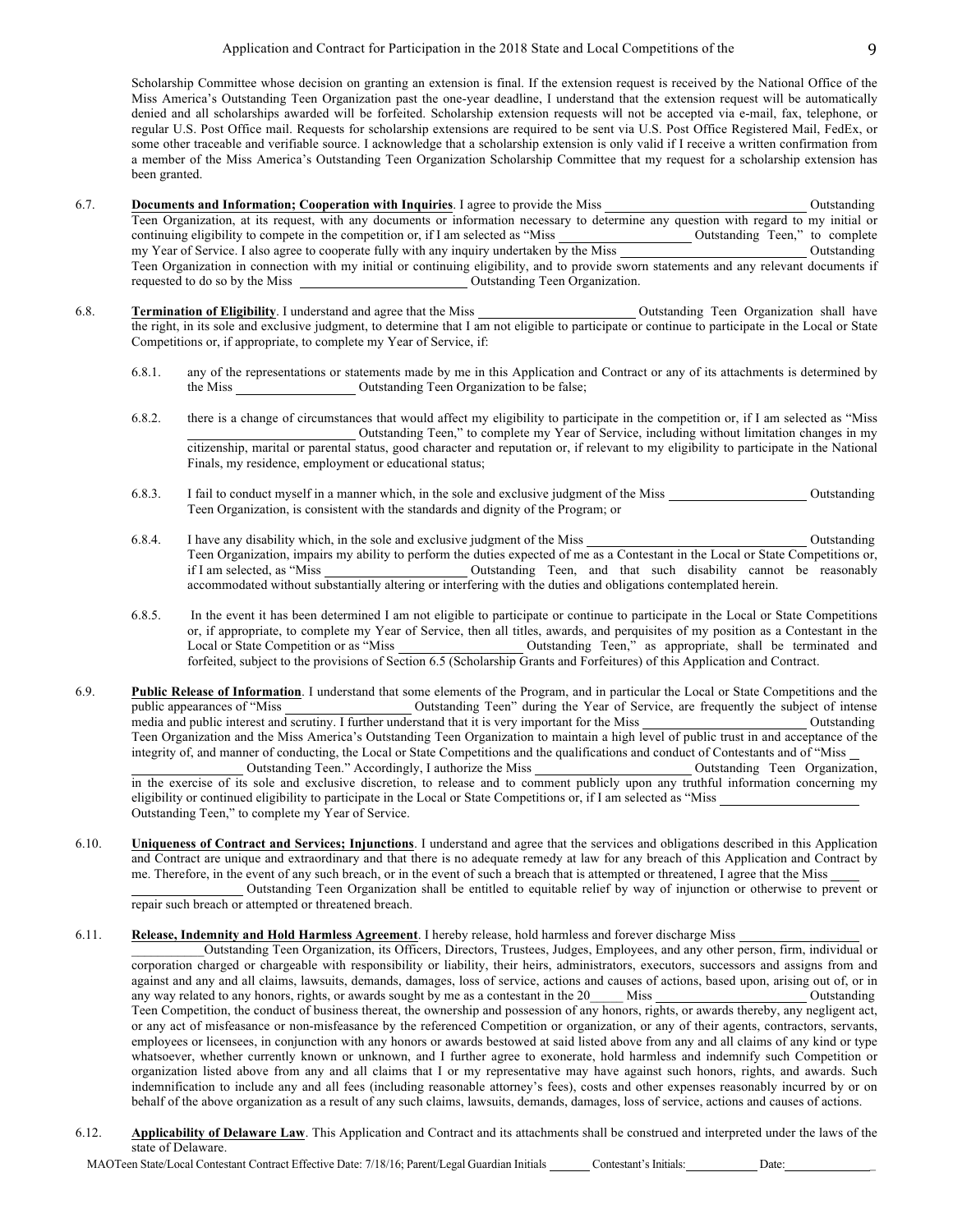- 6.13. **Entire Agreement; Enforceability**. When signed and approved by the Miss Outstanding Teen Organization, this Application and Contract, together with its attachments, shall solely and exclusively determine my rights, privileges and responsibilities to the Miss Coutstanding Teen Organization. No oral or other written statement that is in any way inconsistent with the provisions of this Application and Contract shall be binding upon me or upon the Miss Outstanding Outstanding Teen Organization. If any provision of this Application and Contract should be declared void or unenforceable, such provision shall be deemed omitted from this Application and Contract. In that event, the remainder of this Application and Contract shall remain in full force and effect.
- 6.14. **Arbitration of Disputes**. Any controversy or claim arising out of or relating to this Application and Contract or any breach thereof shall be submitted to arbitration in the state of Delaware in accordance with the Rules of the American Arbitration Association. Judgment upon any award rendered by the arbitrator(s) may be entered in any court having jurisdiction thereof. This Section shall not in any way affect the rights of the Miss Outstanding Teen Organization to (1) seek injunctive relief as provided in Section 6.10 of this Application and Contract, or (2) take any action permitted by this Application and Contract to enforce the eligibility standards of the Program in the event that time does not permit the completion of an arbitration process before action must be taken.

|                                                                                                                              | r rogram in the event that thre does not permit the completion or an arouration process before action must be taken. |                                                                                                                                        |
|------------------------------------------------------------------------------------------------------------------------------|----------------------------------------------------------------------------------------------------------------------|----------------------------------------------------------------------------------------------------------------------------------------|
|                                                                                                                              |                                                                                                                      |                                                                                                                                        |
| Contract, together with its attachments.                                                                                     |                                                                                                                      | Outstanding Teen Organization accepts this application, I agree to comply with all of the terms and conditions of this Application and |
|                                                                                                                              |                                                                                                                      |                                                                                                                                        |
| Date: $\qquad \qquad$                                                                                                        |                                                                                                                      |                                                                                                                                        |
|                                                                                                                              |                                                                                                                      |                                                                                                                                        |
|                                                                                                                              |                                                                                                                      |                                                                                                                                        |
| Date: $\qquad \qquad$                                                                                                        |                                                                                                                      |                                                                                                                                        |
|                                                                                                                              |                                                                                                                      |                                                                                                                                        |
|                                                                                                                              |                                                                                                                      |                                                                                                                                        |
|                                                                                                                              |                                                                                                                      |                                                                                                                                        |
| $\therefore$ SS                                                                                                              |                                                                                                                      | Affidavit of Truthfulness                                                                                                              |
| County of Figure 2014                                                                                                        |                                                                                                                      |                                                                                                                                        |
|                                                                                                                              |                                                                                                                      |                                                                                                                                        |
|                                                                                                                              |                                                                                                                      | the Contestant making this Application, being duly sworn according to law, upon her oath                                               |
| deposes and says:                                                                                                            |                                                                                                                      |                                                                                                                                        |
|                                                                                                                              |                                                                                                                      |                                                                                                                                        |
| I do hereby swear that the statements made in this Application and Contract and its attachments are true.                    |                                                                                                                      |                                                                                                                                        |
|                                                                                                                              |                                                                                                                      |                                                                                                                                        |
| and subscribed to before me                                                                                                  |                                                                                                                      |                                                                                                                                        |
|                                                                                                                              |                                                                                                                      |                                                                                                                                        |
| this $\frac{day \text{ of } (x,y) \text{ of } (x,y) \text{ of } (x,y) \text{ of } (x,y) \text{ of } (x,y) \text{ of } (x,y)$ |                                                                                                                      |                                                                                                                                        |
|                                                                                                                              |                                                                                                                      |                                                                                                                                        |
| Contestant:                                                                                                                  |                                                                                                                      |                                                                                                                                        |
|                                                                                                                              |                                                                                                                      |                                                                                                                                        |
| Parent or Legal Guardian:                                                                                                    |                                                                                                                      |                                                                                                                                        |
|                                                                                                                              |                                                                                                                      |                                                                                                                                        |
|                                                                                                                              |                                                                                                                      |                                                                                                                                        |
| Notary Public of                                                                                                             |                                                                                                                      |                                                                                                                                        |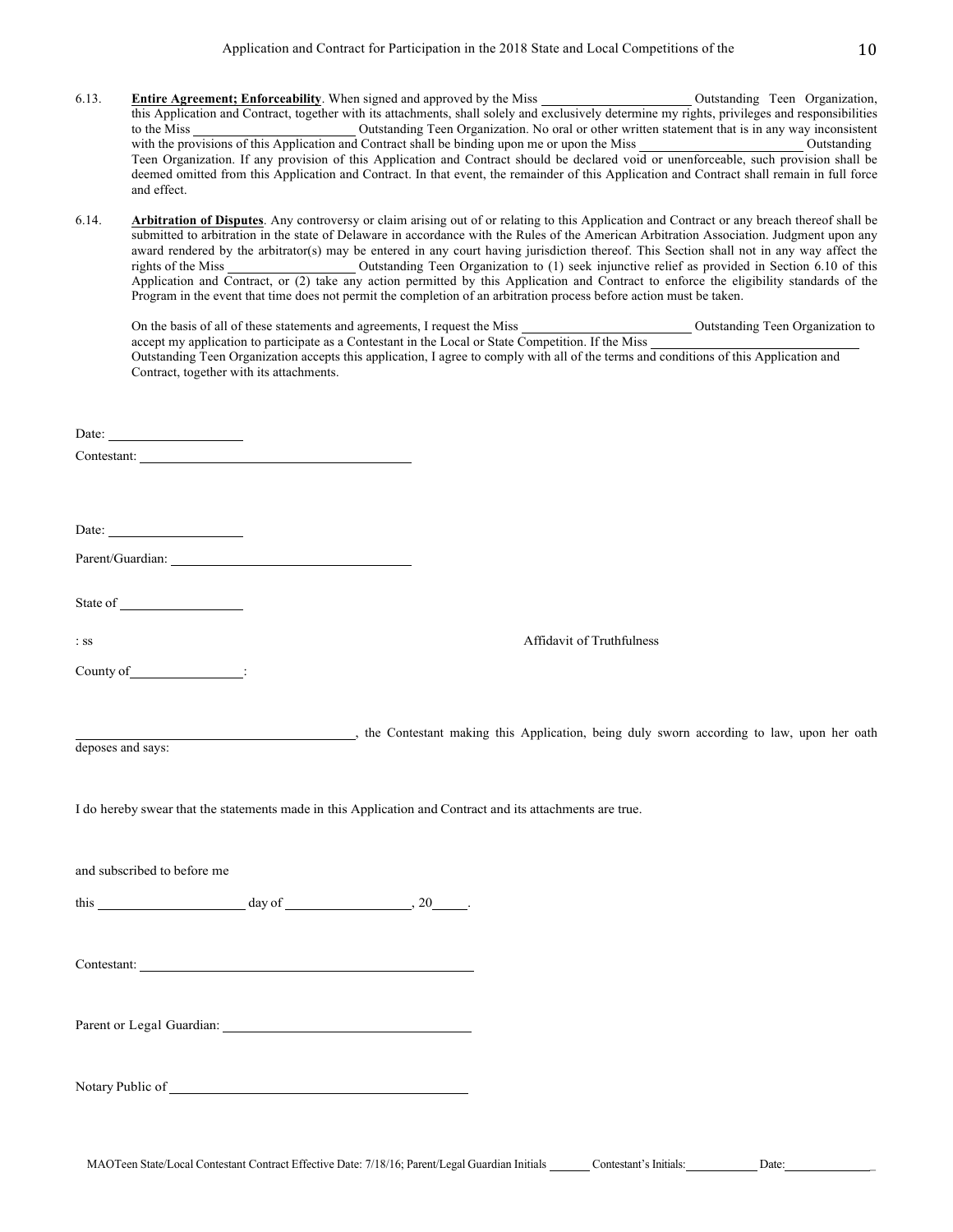## **Certification of Local/State Organization**

I do hereby certify that the Contestant was determined to be eligible to compete in the Miss Outstanding Teen Competition under MAOTeen eligibility standards, and that the Contestant is eligible to compete in the National Finals.

Date and the state of the state of the state of the state of the state of the state of the state of the state of the state of the state of the state of the state of the state of the state of the state of the state of the s

Executive Director/Authorized Representative

## **Approval of Application for Participation in the Local or State Competition**

The Miss Outstanding Teen Organization hereby APPROVES this Application and Contract and accepts appointment as the agent of the Contestant on the terms provided in this Application and Contract. The Contestant may compete in the Local or State Competition pursuant to the terms of this Application and Contract and its attachments.

Date

Executive Director / Authorized Representative Miss Teen Organization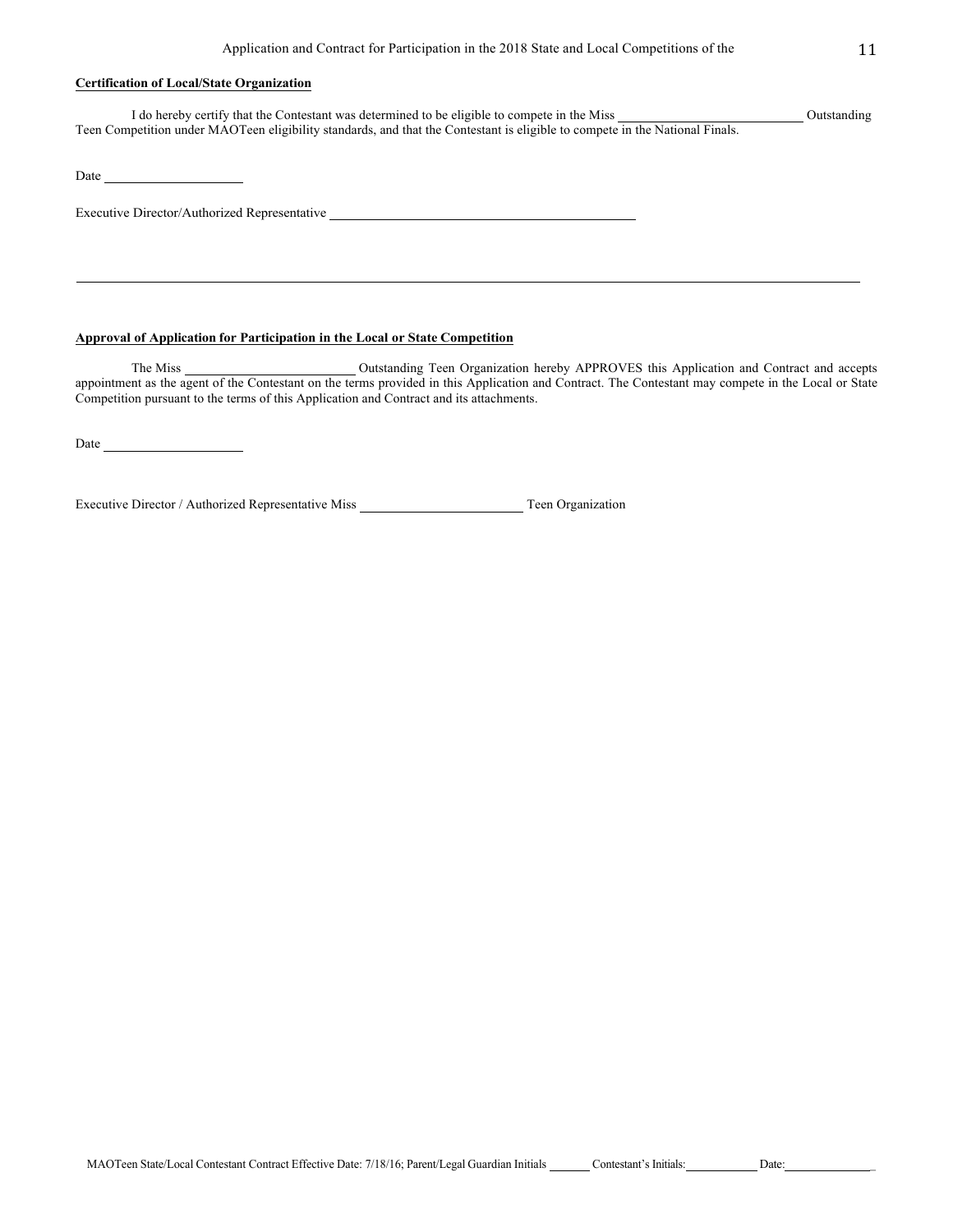### **Affidavit of Parent or Legal Guardian**

(To be completed by the Parent(s) or Legal Guardian(s) on the date of this Application and Contract)

I, the undersigned parent or legal guardian of \_\_\_\_\_\_\_\_\_\_\_\_\_\_\_\_\_\_\_\_\_\_\_\_\_\_\_\_\_\_, who is the Contestant named in this Application and Contract, of qualified age and being duly sworn according to law, upon my oath depose and say:

- 1. I have read and I understand the provisions of this Application and Contract and its attachments. To the best of my knowledge, information and belief, all of the factual statements made in this Application and Contract by the Contestant are true.
- 2. I have been given the opportunity to consult with an attorney of my choosing to seek legal advice regarding this Application and Contract.
- 3. I consent to the execution of this Application and Contract by the Contestant.
- 4. On behalf of the Contestant, I agree to the terms and conditions of this Application and Contract and its attachments.
- 5. I have not previously authorized any person, firm, or corporation to use the name, photograph, picture or any present or future title of the Contestant in connection with any endorsement or advertisement of any commercial product for or on behalf of the Contestant, nor has any other person ever been authorized to do so, other than a co-signer of this affidavit.
- 6. I shall not authorize any person, firm, or corporation to use the name, photograph, picture or any present or future title of the Contestant in connection with any endorsement or advertisement of any commercial product for or on behalf of the Contestant other than in accordance with the terms and conditions of this Application and Contract and its attachments.

I do hereby swear that the statements made in this affidavit are true.

Parent/Guardian

Parent/Guardian

BEFORE ME, the undersigned authority, personally appeared \_\_\_\_\_\_\_\_\_\_\_\_\_\_\_\_\_\_\_\_\_\_\_\_\_\_\_\_\_, who is personally known to me or who produced \_\_\_\_\_\_\_\_\_\_\_\_\_\_\_\_\_\_\_\_\_\_ as identification.

SWORN TO AND SUBSCRIBED before me this  $\_\_\_$  day of  $\_\_\_\_\_$ , 20 $\_\_\_\_\$ 

NOTARY PUBLIC

Printed Name

Commission Expires: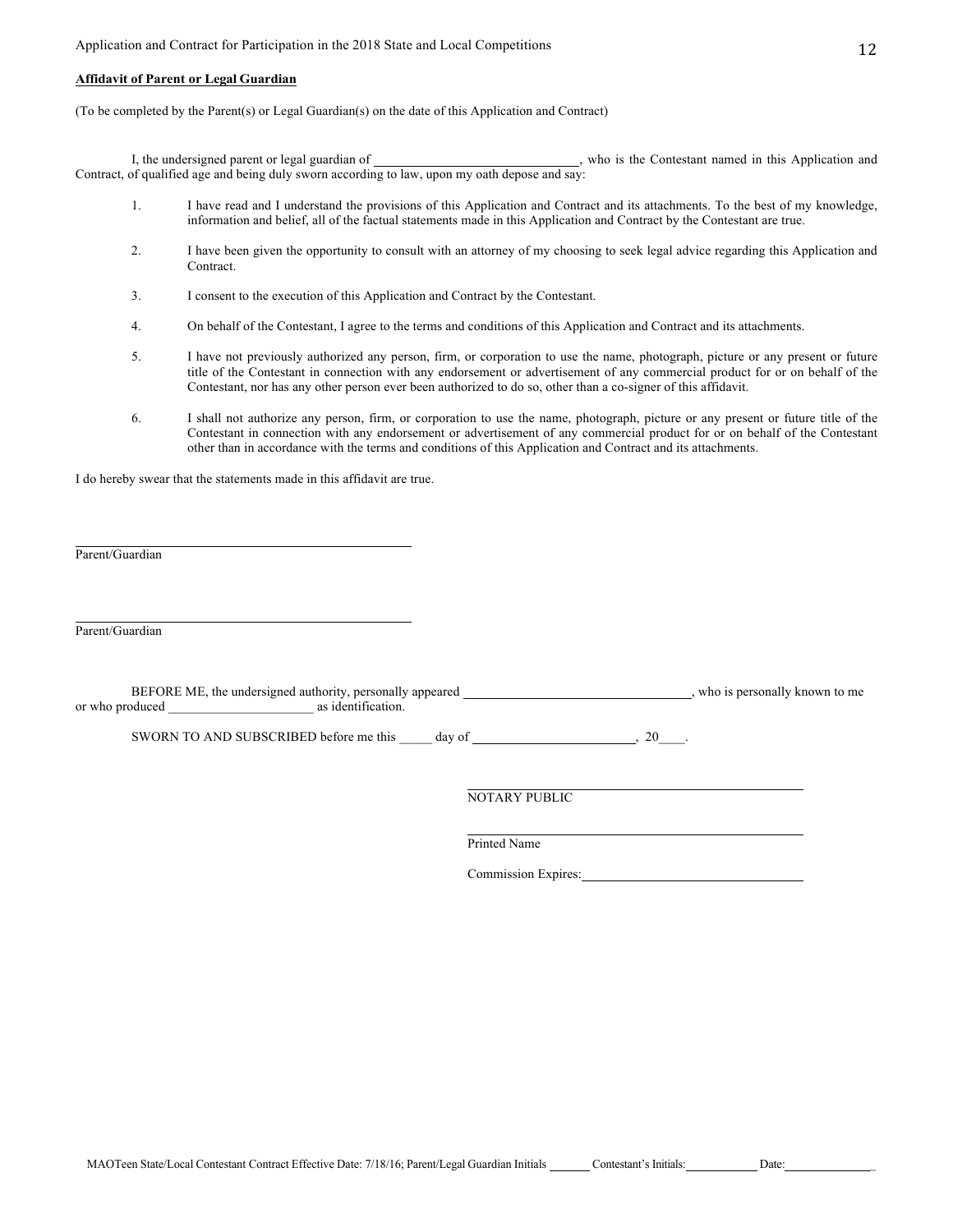# **Attachment A: Supplemental Fact Sheet**

| Miss Outstanding Teen                               |                                                                                                                                                                                                                                                             |  |  |  |
|-----------------------------------------------------|-------------------------------------------------------------------------------------------------------------------------------------------------------------------------------------------------------------------------------------------------------------|--|--|--|
| Full Name (as you wish it listed in Program Book):  |                                                                                                                                                                                                                                                             |  |  |  |
|                                                     | Date of Birth: <u>Age</u>                                                                                                                                                                                                                                   |  |  |  |
|                                                     | Home Address: <u>example and the set of the set of the set of the set of the set of the set of the set of the set of the set of the set of the set of the set of the set of the set of the set of the set of the set of the set </u>                        |  |  |  |
|                                                     | City: $\qquad \qquad \qquad \text{State:} \qquad \qquad \text{Zip:}$                                                                                                                                                                                        |  |  |  |
|                                                     | Email Address: No. 1996. The Committee of the Committee of the Committee of the Committee of the Committee of the Committee of the Committee of the Committee of the Committee of the Committee of the Committee of the Commit                              |  |  |  |
| Attachments (check here if included):               |                                                                                                                                                                                                                                                             |  |  |  |
| () Copy of Birth Certificate (Section 2.2)          |                                                                                                                                                                                                                                                             |  |  |  |
|                                                     | () Proof of Residence (Section 2.3.1)                                                                                                                                                                                                                       |  |  |  |
| () For Home Schooled Students Only (Section 2.3.3): |                                                                                                                                                                                                                                                             |  |  |  |
|                                                     | Documentation showing current grade ranking according to home school certification.<br>Documentation of your state requirements for home schooled students.<br>$\frac{1}{2}$<br>Sealed Grade Transcript from school that oversees the homeschooled student. |  |  |  |
| () Copy of Health Insurance Card - Front and Back   |                                                                                                                                                                                                                                                             |  |  |  |
| () Copy of Dental Insurance Card - Front and Back   |                                                                                                                                                                                                                                                             |  |  |  |
|                                                     | Father's Name/Address: Name/Address:                                                                                                                                                                                                                        |  |  |  |
|                                                     |                                                                                                                                                                                                                                                             |  |  |  |
|                                                     | Mother's Name/Address: Name/Address:                                                                                                                                                                                                                        |  |  |  |
|                                                     | Mother's Phone #:                                                                                                                                                                                                                                           |  |  |  |
|                                                     |                                                                                                                                                                                                                                                             |  |  |  |
| Other Legal Guardian's Name/Address/Phone:          |                                                                                                                                                                                                                                                             |  |  |  |
| Name/Address of School:                             |                                                                                                                                                                                                                                                             |  |  |  |
|                                                     | Principal's Name: 1988                                                                                                                                                                                                                                      |  |  |  |
| Date of High School Graduation:                     |                                                                                                                                                                                                                                                             |  |  |  |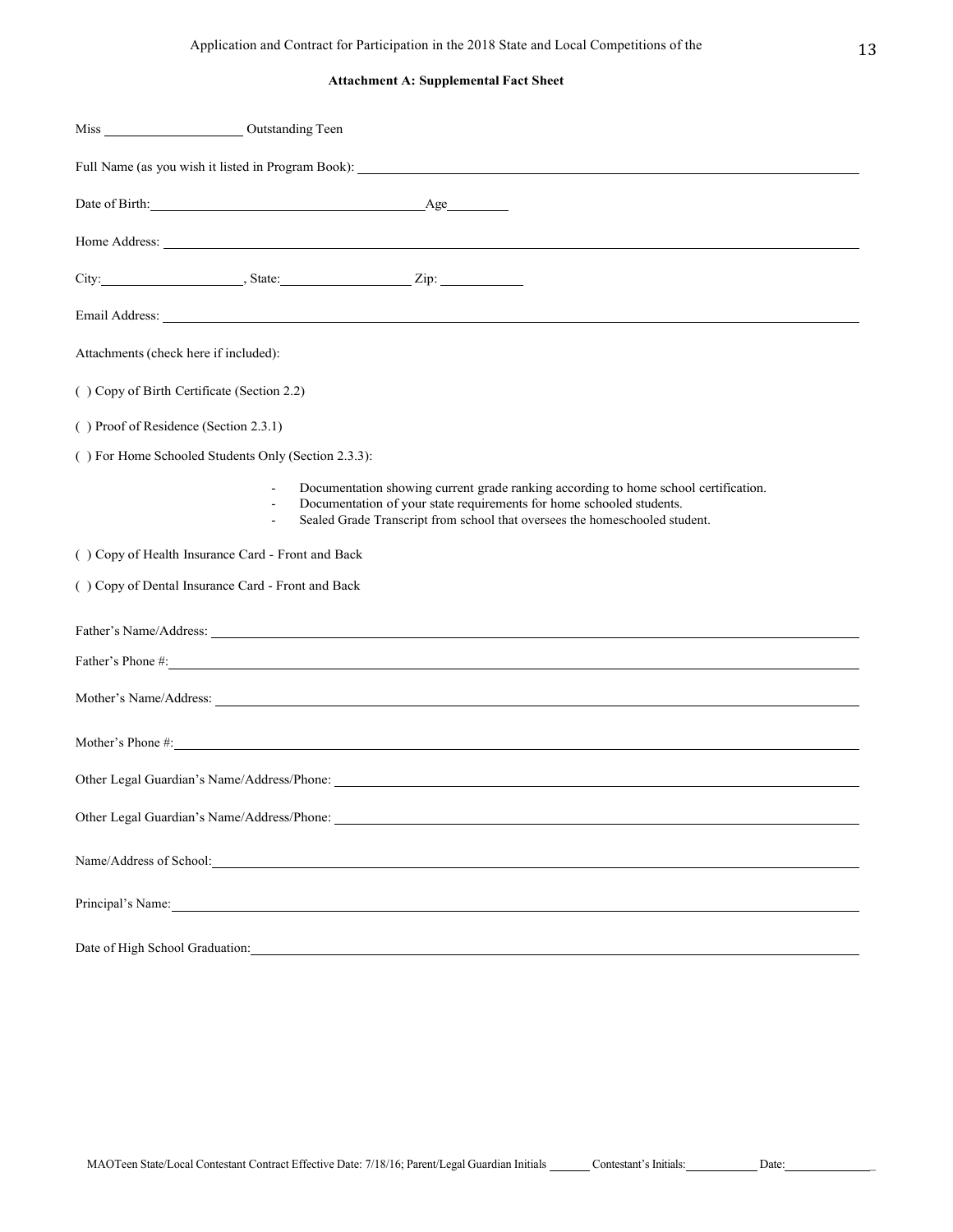# **Attachment B: Emergency Information Form**

|                                                                                    | NAME:                                                                                                                                                                                                                          |
|------------------------------------------------------------------------------------|--------------------------------------------------------------------------------------------------------------------------------------------------------------------------------------------------------------------------------|
|                                                                                    | DATE OF BIRTH: New York CONSERVATION CONTROL IN THE SERVICE OF BIRTH:                                                                                                                                                          |
|                                                                                    | HOME ADDRESS: Lawrence and the contract of the contract of the contract of the contract of the contract of the contract of the contract of the contract of the contract of the contract of the contract of the contract of the |
|                                                                                    | WHILE AT THE STATE OR LOCAL COMPETITION, WHO SHOULD BE CALLED IN CASE OF AN EMERGENCY?                                                                                                                                         |
|                                                                                    |                                                                                                                                                                                                                                |
|                                                                                    |                                                                                                                                                                                                                                |
|                                                                                    |                                                                                                                                                                                                                                |
|                                                                                    |                                                                                                                                                                                                                                |
|                                                                                    |                                                                                                                                                                                                                                |
|                                                                                    | POLICY NUMBER: NORTH POLICY NUMBER:                                                                                                                                                                                            |
|                                                                                    | NAME OF SUBSCRIBER: NAME OF SUBSCRIBER:                                                                                                                                                                                        |
|                                                                                    | SUBSCRIBER'S ADDRESS THROUGH THE DATE OF THE STATE COMPETITION: ___________________________________                                                                                                                            |
| RELATIONSHIP OF SUBSCRIBER TO YOU: SELF _____PARENT/GUARDIAN _______OTHER ________ |                                                                                                                                                                                                                                |
|                                                                                    | FAMILY PHYSICIAN: University of the Community of the Community of the Community of the Community of the Community of the Community of the Community of the Community of the Community of the Community of the Community of the |
|                                                                                    |                                                                                                                                                                                                                                |
|                                                                                    | YOUR BLOOD TYPE: New YOUR BLOOD TYPE:                                                                                                                                                                                          |
|                                                                                    |                                                                                                                                                                                                                                |
| NON-MEDICATION ALLERGIES:                                                          |                                                                                                                                                                                                                                |
|                                                                                    | PRESCRIBED MEDICATIONS YOU ARE CURRENTLY TAKING: ________________________________                                                                                                                                              |
|                                                                                    | OVER-THE-COUNTER MEDICATIONS YOU ARE CURRENTLY TAKING:                                                                                                                                                                         |
|                                                                                    | VITAMINS AND/OR SUPPLEMENTS YOU ARE CURRENTLY TAKING: ___________________________                                                                                                                                              |
|                                                                                    |                                                                                                                                                                                                                                |
|                                                                                    | <u> 1989 - Johann Stoff, amerikansk politiker (* 1908)</u>                                                                                                                                                                     |
|                                                                                    |                                                                                                                                                                                                                                |
|                                                                                    |                                                                                                                                                                                                                                |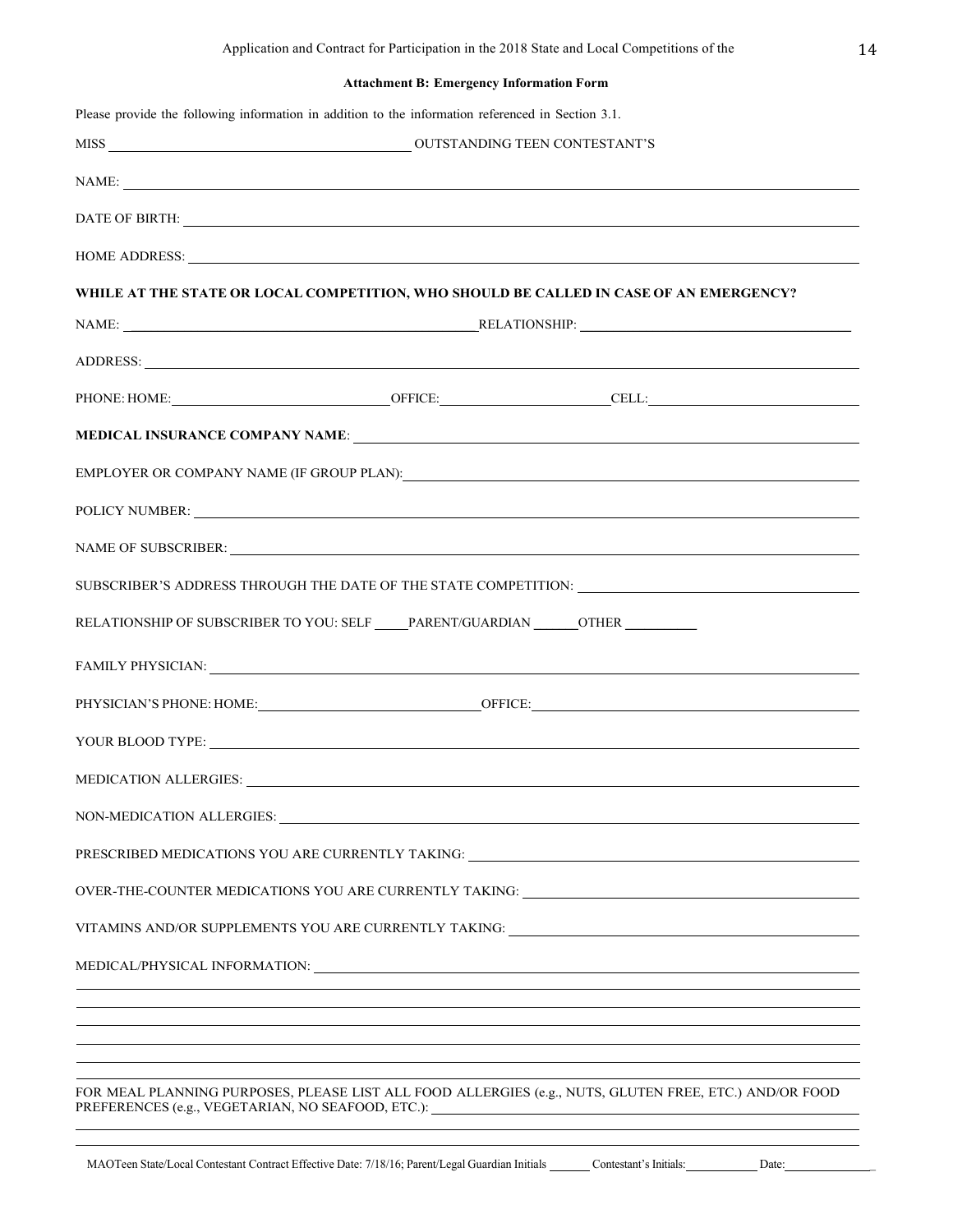# ANY PHYSICAL PROBLEMS THAT COULD CAUSE YOU DISCOMFORT:

|                                                                                                                                                                                                                                                                                                                                                                                             | DENTAL INSURANCE COMPANY NAME:                                                                                                                                                                                                                                                                                                                                                                |
|---------------------------------------------------------------------------------------------------------------------------------------------------------------------------------------------------------------------------------------------------------------------------------------------------------------------------------------------------------------------------------------------|-----------------------------------------------------------------------------------------------------------------------------------------------------------------------------------------------------------------------------------------------------------------------------------------------------------------------------------------------------------------------------------------------|
|                                                                                                                                                                                                                                                                                                                                                                                             |                                                                                                                                                                                                                                                                                                                                                                                               |
|                                                                                                                                                                                                                                                                                                                                                                                             |                                                                                                                                                                                                                                                                                                                                                                                               |
|                                                                                                                                                                                                                                                                                                                                                                                             | POLICY NUMBER: NEWSLETTERS AND RESIDENCE AND RESIDENCE AND RESIDENCE AND RESIDENCE AND RESIDENCE AND RESIDENCE AND RESIDENCE AND RESIDENCE AND RESIDENCE AND RESIDENCE AND RESIDENCE AND RESIDENCE AND RESIDENCE AND RESIDENCE                                                                                                                                                                |
|                                                                                                                                                                                                                                                                                                                                                                                             |                                                                                                                                                                                                                                                                                                                                                                                               |
|                                                                                                                                                                                                                                                                                                                                                                                             |                                                                                                                                                                                                                                                                                                                                                                                               |
|                                                                                                                                                                                                                                                                                                                                                                                             |                                                                                                                                                                                                                                                                                                                                                                                               |
| PLEASE ATTACH A PHOTOCOPY OF YOUR INSURANCE CARD(S) (FRONT AND BACK)                                                                                                                                                                                                                                                                                                                        |                                                                                                                                                                                                                                                                                                                                                                                               |
|                                                                                                                                                                                                                                                                                                                                                                                             | I certify the policy(s) named above is now in force and will be maintained through the date of the State Competition. I understand that<br>contestants are responsible for all medical/dental expenses incurred during the time in which they participate in the Miss<br>insurance plan will be responsible for any such expenses. I certify that the above information is true and accurate. |
|                                                                                                                                                                                                                                                                                                                                                                                             |                                                                                                                                                                                                                                                                                                                                                                                               |
| $\begin{picture}(150,10) \put(0,0){\dashbox{0.5}(10,0){ }} \put(15,0){\circle{10}} \put(15,0){\circle{10}} \put(15,0){\circle{10}} \put(15,0){\circle{10}} \put(15,0){\circle{10}} \put(15,0){\circle{10}} \put(15,0){\circle{10}} \put(15,0){\circle{10}} \put(15,0){\circle{10}} \put(15,0){\circle{10}} \put(15,0){\circle{10}} \put(15,0){\circle{10}} \put(15,0){\circle{10}} \put(15$ |                                                                                                                                                                                                                                                                                                                                                                                               |
|                                                                                                                                                                                                                                                                                                                                                                                             | AUTHORIZATION FOR MEDICAL TREATMENT REGARDING CONTESTANTS BELOW THE AGE OF 18:                                                                                                                                                                                                                                                                                                                |
|                                                                                                                                                                                                                                                                                                                                                                                             |                                                                                                                                                                                                                                                                                                                                                                                               |
|                                                                                                                                                                                                                                                                                                                                                                                             |                                                                                                                                                                                                                                                                                                                                                                                               |
| deemed necessary for:                                                                                                                                                                                                                                                                                                                                                                       |                                                                                                                                                                                                                                                                                                                                                                                               |
|                                                                                                                                                                                                                                                                                                                                                                                             |                                                                                                                                                                                                                                                                                                                                                                                               |
| PARENT/GUARDIAN SIGNATURE: University of the contract of the contract of the contract of the contract of the contract of the contract of the contract of the contract of the contract of the contract of the contract of the c                                                                                                                                                              |                                                                                                                                                                                                                                                                                                                                                                                               |
| $\begin{picture}(150,10) \put(0,0){\dashbox{0.5}(10,0){ }} \put(15,0){\circle{10}} \put(15,0){\circle{10}} \put(15,0){\circle{10}} \put(15,0){\circle{10}} \put(15,0){\circle{10}} \put(15,0){\circle{10}} \put(15,0){\circle{10}} \put(15,0){\circle{10}} \put(15,0){\circle{10}} \put(15,0){\circle{10}} \put(15,0){\circle{10}} \put(15,0){\circle{10}} \put(15,0){\circle{10}} \put(15$ |                                                                                                                                                                                                                                                                                                                                                                                               |
|                                                                                                                                                                                                                                                                                                                                                                                             | *The parent or legal guardian must sign the above Medical Responsibility and Authorization Information Form.                                                                                                                                                                                                                                                                                  |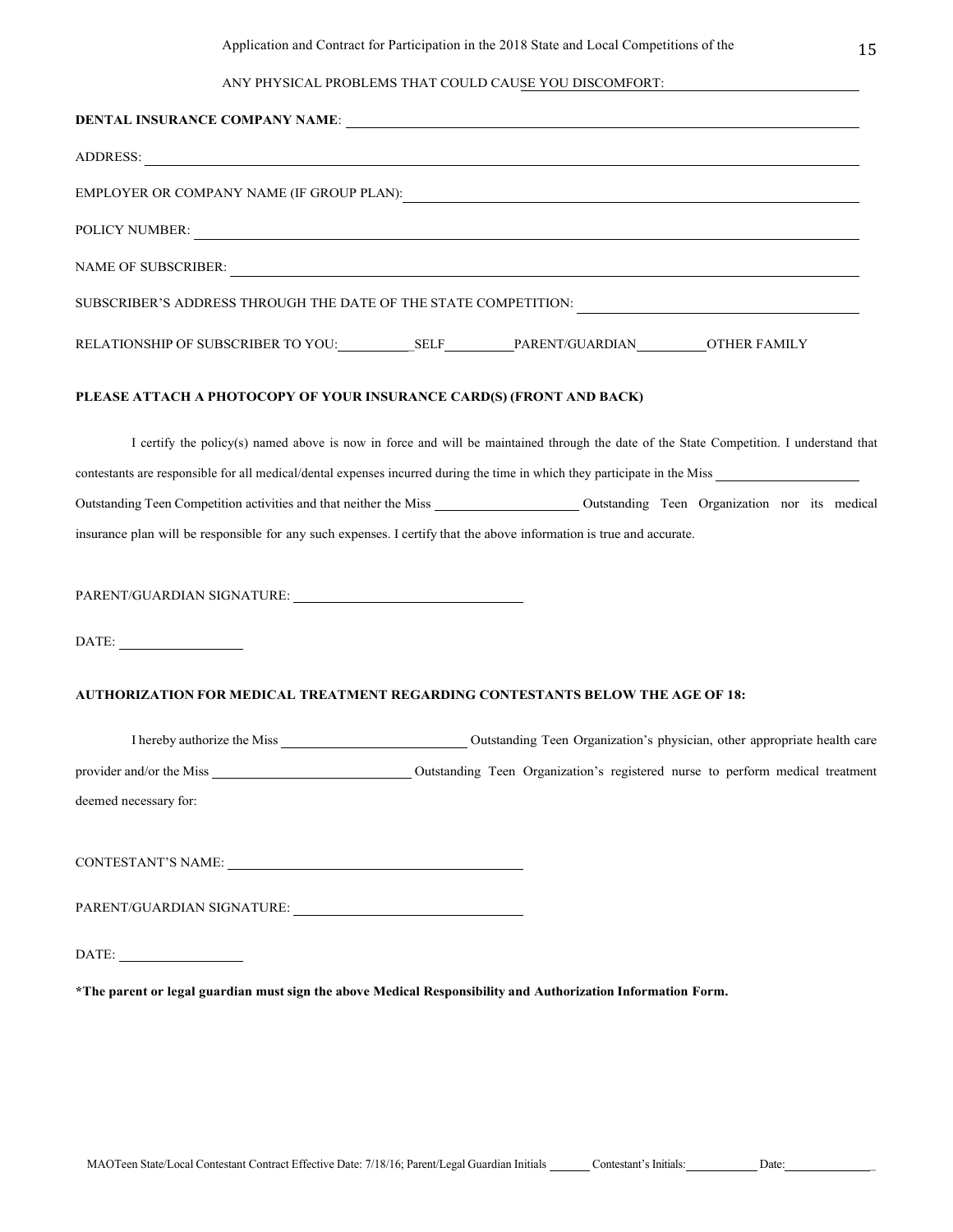## **Attachment C: Local/State Scholarship Rules SCHOLARSHIPRULESANDREGULATIONS**

Miss Outstanding Teen Organization

**(See Attachment C - All Local/State Organizations MustIncludeTheir Scholarship Rules as Attachment C)**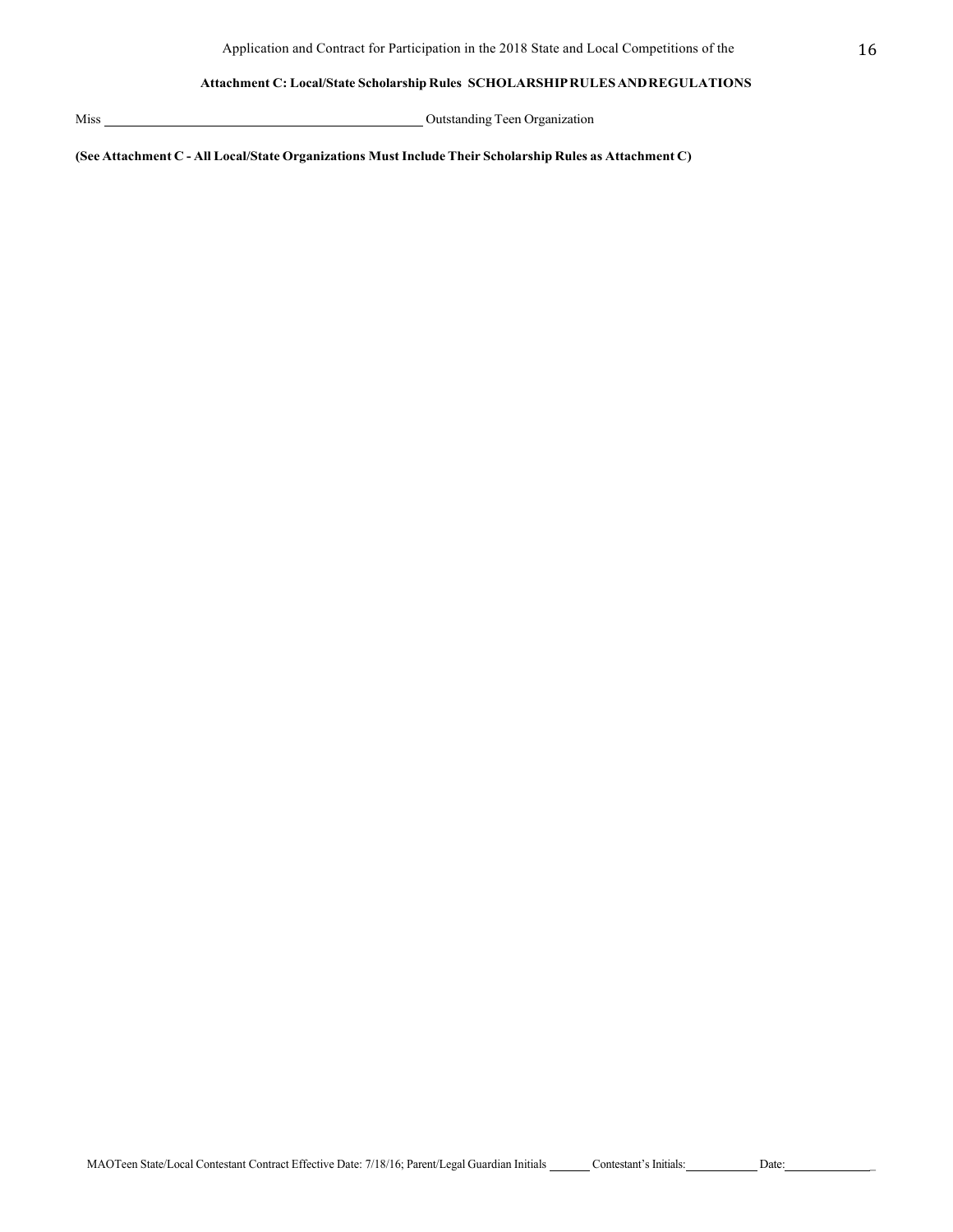### **Attachment D**

### **MAOTeen, Inc. Contestant Social Media Policies**

The MAOTeen Contract is very clear regarding inappropriate behavior of ANY type, wherever it is found. This document specifically addresses social media. Once you make the decision to participate in our program, your past and present is a determining factor in your eligibility. If inappropriate language, photos, videos, or any other form of communication are discovered, your eligibility is at the sole discretion of the MAOTeen organization. This is a zero-tolerance policy that will be enforced.

If you have questions regarding the appropriateness of your social media posts, language, photos, videos, etc., ask yourself these questions: "Can I stand on stage in front of the MAOTeen judges and show them my social media posts? Can I repeat the language that I have used?" If the answer is "no", this organization is not for you.

Please refer to the following clauses in our contract regarding this issue:

- 1.1. (2) recognizing and honoring the traits of honesty, good character, talent, poise, intellect, leadership and good judgment in the teens of America who enter the competition (the "Contestants"); and (3) enabling the Contestants to serve as role models for other teens with similar goals and personal characteristics.
- 2.6. **Personal Characteristics**. I understand that in order to be eligible to compete in the National Finals, I hereby certify to the Personal Characteristics set forth in this section:
	- 2.6.4. Good Character. I am of good moral character and I have not been involved at any time in any act of moral turpitude.
	- 2.6.6. Prior Conduct. I have never performed any act or engaged in any activity or employment that is or could reasonably be characterized as dishonest, immoral, or indecent.
- 6.8. **Termination of Eligibility**. I understand and agree that if:
	- 6.8.3. I fail to conduct myself in a manner, which, in the sole and exclusive judgment of MAOTeen, is consistent with the standards and dignity of the Program. (I will be disqualified.)

The following are the official guidelines for participating in social media for any participant in a Local, State, or National MAOTeen, Inc. competition. If you're creating or contributing to blogs, wikis, social networks, virtual worlds, or any other kind of social media, these guidelines are for you.

As a member of the MAOTeen community, you are representing the organization when you are participating in social computing. Posting as a representative of the MAOTeen family is not a right but an opportunity, so please treat it seriously and with respect.

### 1. **Disclose**

Your honesty—or dishonesty—will be quickly noticed in the social media environment. Please represent MAOTeen, Inc. ethically and with integrity.

- **Be transparent:** Use your real name, identify that you are associated with MAOTeen, and be clear about your role.
- **Be truthful:** If you have a vested interest in something you are discussing, be the first to point it out and be specific about what it is.
- **Be yourself**: Stick to your area of expertise; write what you know. If you publish to a website outside MAOTeen, please use a disclaimer something like this: "The postings on this site are my own and don't necessarily represent MAOTeen's positions, strategies, or opinions."
- **Be conscientious:** Keep in mind that what you write is your responsibility and failure to abide by these guidelines could put your relationship with MAOTeen, Inc. at risk.
- **There** is no clear line between your association with MAOTeen and your personal life. Always be honest and respectful in both capacities. With the ease of tracing authors back from their posts and the amount of information online, finding the actual identity of a poster from a few posts and a screen name is not impossible. This creates an avenue for outside parties to link your personal writings to those you've done as a MAOTeen representative. Always write as if everyone knows you. Never write anything you wouldn't say out loud to all parties involved.

## 2. **Protect**

Remember, if you're online, you're on the record—everything on the Internet is public and searchable. **What you post is ultimately your responsibility**.

- **Don't slam the competition (or MAOTeen)**: Play nice. Anything you publish must be true and not misleading, and all claims regarding MAOTeen must be substantiated and approved.
- **Don't over share**: Be careful out there—once you hit "share," you usually can't get it back. Plus, being judicious will help make your content more crisp and audience-relevant.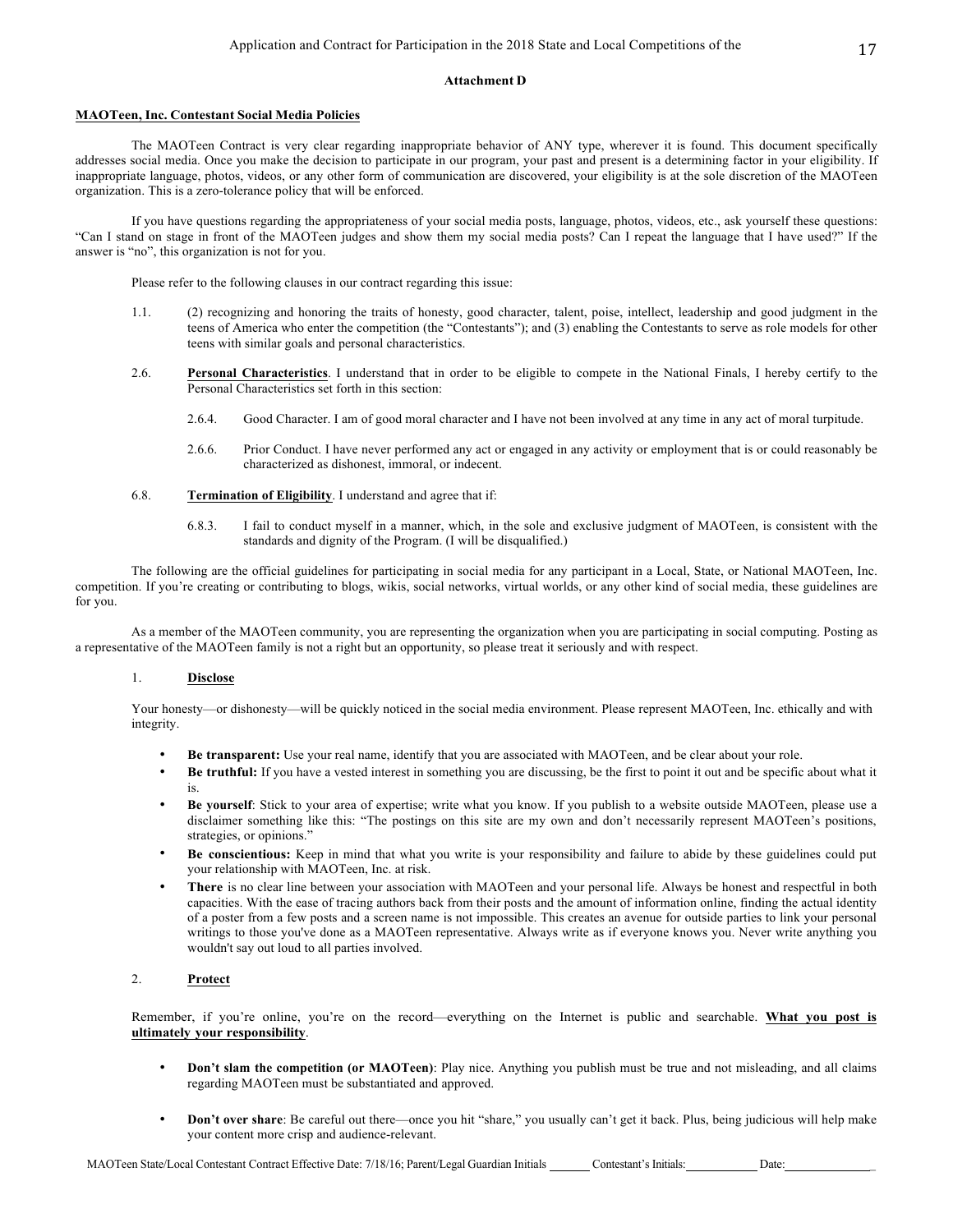- **Did you mess up?** If you make a mistake, admit it. Be upfront and be quick with your correction. If you're posting to a blog, you may choose to modify an earlier post—just make it clear that you have done so.
- **Avoid hazardous materials.** *Do not post or link to any materials that are defamatory, harassing, or indecent!*
- **Don't promote other brands with our brand.**

Do not promote personal projects or endorse brands, causes or opinions when posting as a representative of MAOTeen unless you have received approval from your Executive Director or the MAOTeen national office.

• **Always trackback.** When reposting or referencing a post on one of MAOTeen's online sites, provide a link to the original post or story.

### 3. **Use Common Sense**

### • **Perception is reality.**

In online social networks, the lines between public and private/personal are blurred. Just by identifying yourself as a MAOTeen representative you are creating perceptions about your expertise and about MAOTeen. Do us all proud.

### • **The Internet is not anonymous, nor does it forget.**

Everything written on the Web can be traced back to its author one way or another and very easily. Information is backed up often and repeatedly, and posts in one forum are usually replicated in others through trackbacks and reposts or references.

### • **Do not return fire.**

If a negative post or comment is found online about MAOTeen or yourself, do not counter with another negative post. Instead, publicly offer to remedy the situation through positive action. Seek help from your parents, your Local/State Executive Director, or the MAOTeen office in defusing these types of situations.

### **REMEMBER!**

Everything you post on any form of social media is public information, whether you like it or not. It is a permanent record of your character, personality, moral beliefs, behavior, and reputation. If you have ANY doubt that what you are about to post may come back to haunt you, DON'T POST IT!